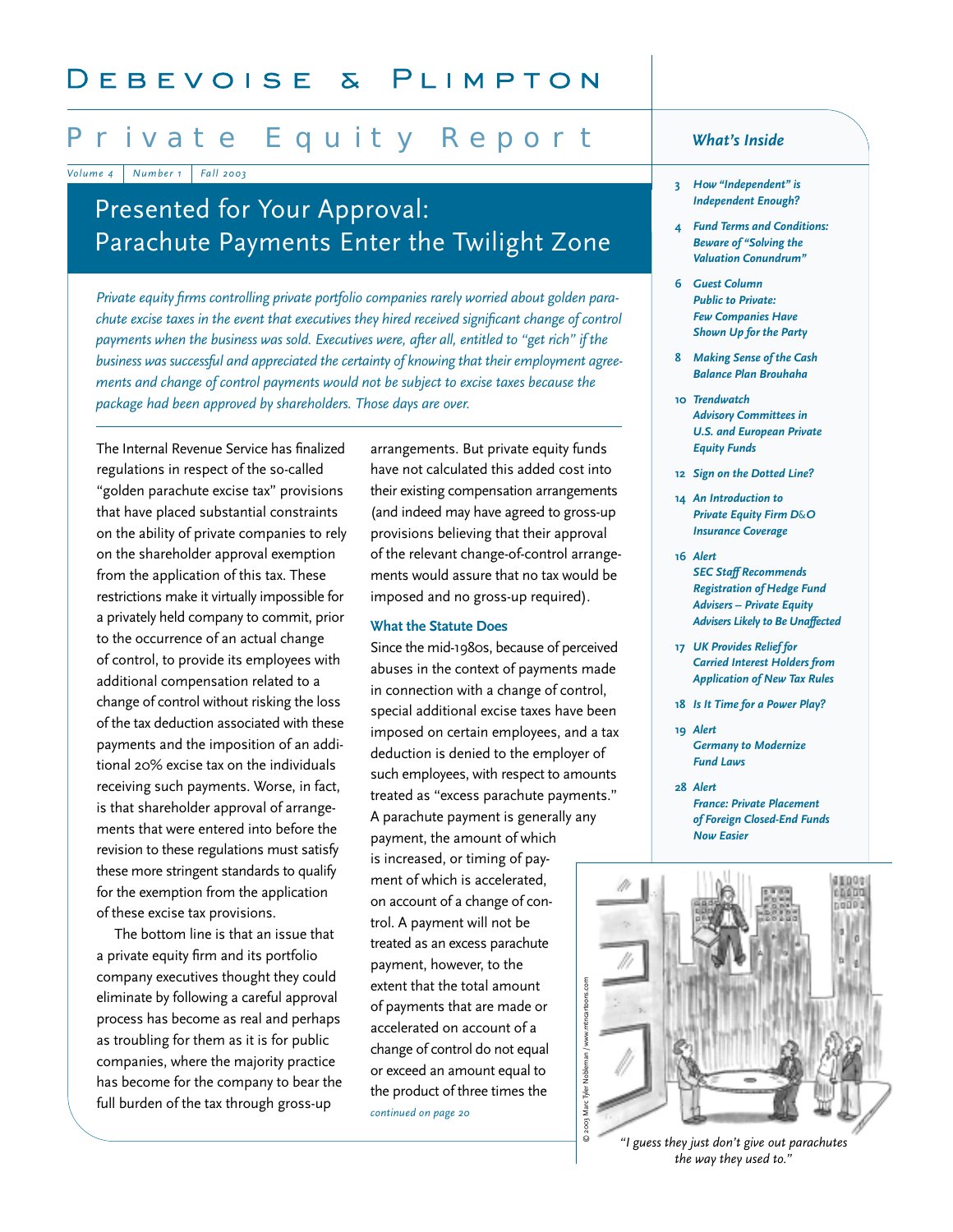# letter from the editor

Private equity firms think of themselves as champions of management teams and generally advocate significant stock ownership by management as a way to enhance the returns on portfolio investments. While this strategy is still basically sound, we highlight some new regulations that change the rules for private company executives and their private equity investors.

On our cover, Larry Cagney discusses the unexpected results that new regulations taxing payments that were previously exempt from the golden parachute excise tax may have on executive compensation packages in private equity transactions. Also on a benefits topic, Dave Mason reports on two surprising decisions impacting cash balance plans and warns both buyers and companies considering converting their plans to cash balance plans to do so with care.

Also in this issue, we review several recent legal developments that impact the private equity industry. We describe a recent Delaware case that has narrowed the potential pool of independent directors that may serve on committees where potential conflicts of interest may occur. From the UK, we report on action by the UK Inland Revenue creating a safe harbor for carried interest holders from application of the adverse tax treatment generally applicable to restricted securities.

In our Trendwatch piece, we focus on the role of Advisory Boards in U.S. and European private equity funds and explain that U.S. Advisory Boards generally have more significant approval rights than their European counterparts. In our Guest Column, David Lobel of Sentinel Capital Partners notes that while the volume of public-to-private deals by private equity firms will likely not be as significant as anticipated, such transactions, especially involving small-cap companies with complex capital structures or difficult operational issues, can be opportunistic for private equity firms. John Allen also explores whether, and under what circumstances, the power industry might present opportunities for private equity investment.

We also provide the second installment in our series on directors and officers insurance, exploring how to analyze whether private equity firms should consider D&O policies for themselves as well as for their portfolio companies.

We welcome your thoughts on our publication and on how we can make it more helpful to you. Please feel free to contact any of us if you have questions on any of the articles or the topics they discuss.

Franci J. Blassberg *Editor-in-Chief*

### *Private Equity Partner/ Counsel Practice Group Members*

*The Debevoise & Plimpton Private Equity Report* is a publication of **Debevoise & Plimpton** 919 Third Avenue New York, New York 10022 (212) 909-6000

www.debevoise.com

Washington, D.C. London Paris Frankfurt Moscow Hong Kong Shanghai

Franci J. Blassberg *Editor-in-Chief*

Ann Heilman Murphy *Managing Editor*

William D. Regner *Cartoon Editor*

*Please address inquiries regarding topics covered in this publication to the authors or the members of the Practice Group.* 

*All contents © 2003 Debevoise & Plimpton. All rights reserved.*

*The articles appearing in this publication provide summary information only and are not intended as legal advice. Readers should seek specific legal advice before taking any action with respect to the matters discussed herein.* 

**The Private Equity Practice Group** *All lawyers based in New York, except where noted.*

**Private Equity Funds** Marwan Al-Turki *– London* Ann G. Baker *– Paris*

Kenneth J. Berman*–Washington, D.C.* Jennifer J. Burleigh Woodrow W. Campbell, Jr. Sherri G. Caplan Michael P. Harrell Geoffrey Kittredge *– London* Marcia L. MacHarg *– Frankfurt* Andrew M. Ostrognai *– Hong Kong* David J. Schwartz Rebecca F. Silberstein

#### **Mergers and Acquisitions/ Venture Capital**

Andrew L. Bab Hans Bertram-Nothnagel *– Frankfurt* E. Raman Bet-Mansour

Paul S. Bird Franci J. Blassberg Colin W. Bogie *– London* Richard D. Bohm Geoffrey P. Burgess *– London* Margaret A. Davenport Michael J. Gillespie Gregory V. Gooding Stephen R. Hertz David F. Hickok *– Frankfurt* James A. Kiernan, III *– London* Antoine F. Kirry *– Paris* Marc A. Kushner Li Li *– Shanghai* Robert F. Quaintance Kevin M. Schmidt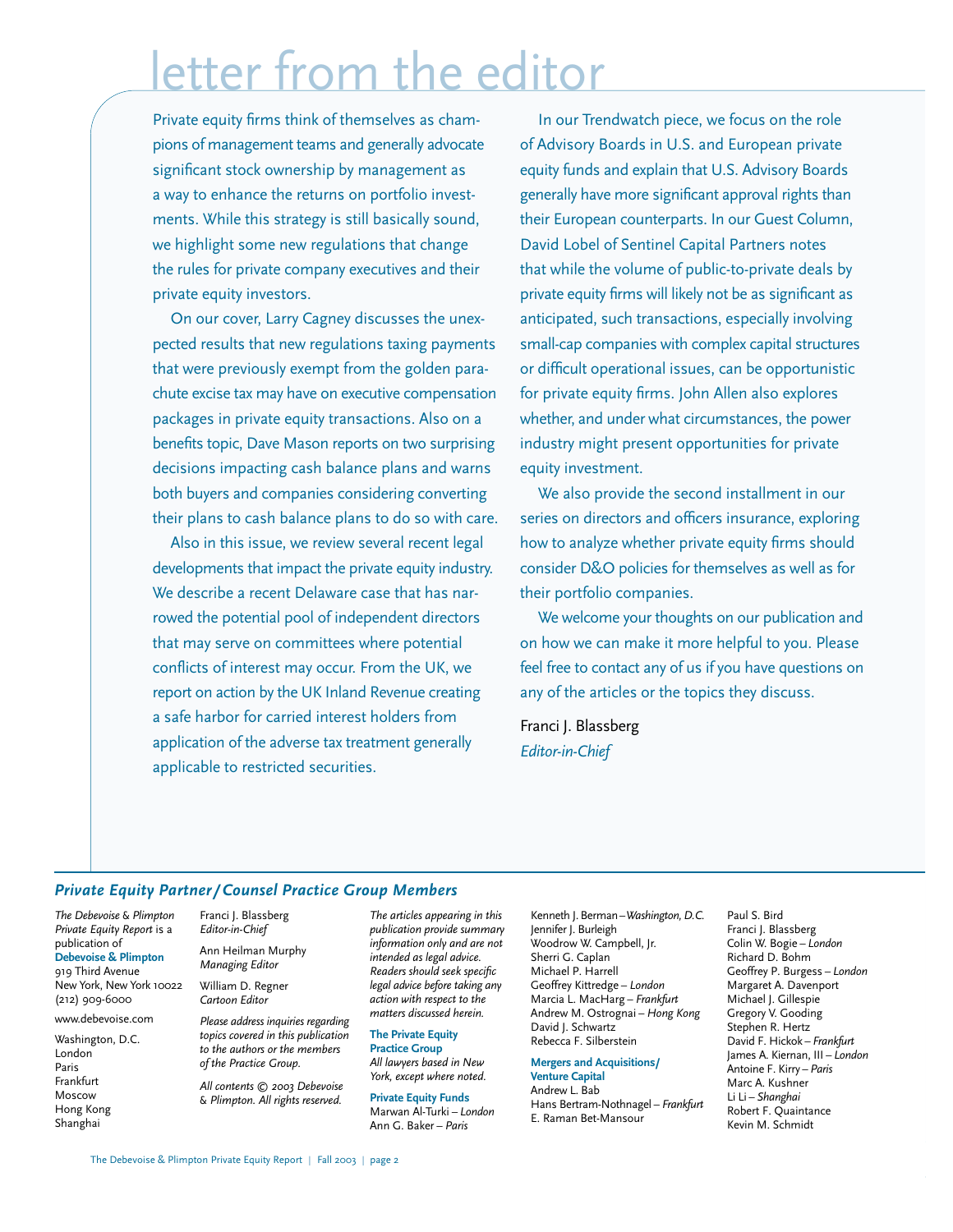# How "Independent" is Independent Enough?

When private equity firms invest in publicly held companies, they often negotiate special governance arrangements, including as to composition of the board of directors. Sometimes the private equity firm will get the right to nominate one or more directors, and often there will also be an agreement to nominate a specified number of "independent" directors, mutually acceptable to the company and the private equity firm.

What happens when the private equity firm is asked to suggest an "independent" director? Often, it turns to a trusted businessperson who, while having no economic ties to the firm or its portfolio companies, is well known to the firm's principals through prior business dealings or social ties – sometimes ungraciously called a "house independent," if the relationship is cozy enough.

A recent Delaware case, involving a special litigation committee formed by Oracle Corporation, suggests that some independent directors– even those considered "independent" for purposes of stock exchange rules – may not be independent enough to deal with serious conflict issues.

A special litigation committee (SLC) is a group of independent directors

formed to consider whether a shareholder derivative action – a lawsuit brought by shareholders asserting claims on behalf of the corporation – should proceed. If the SLC is independent and concludes after careful review not to proceed with the litigation, the SLC's motion to terminate the action is likely to be granted.

The Oracle SLC was formed to consider shareholder derivative litigation claiming that Oracle CEO Larry Ellison and several other Oracle directors had breached their duties to the company by engaging in insider trading – selling Oracle shares before an earnings shortfall became public. Oracle's SLC consisted of two directors, both of whom had joined the board well after the alleged insider trading.

Counsel for the SLC interviewed 70 witnesses, with SLC members participating in several of the key interviews. The SLC produced an 1,100-page report, concluding that the defendants did not have any material nonpublic information about the earnings shortfall and that Oracle should not pursue the claims against the defendants. The SLC moved to terminate the derivative litigation.

The Delaware Chancery Court denied the motion, finding that the SLC had failed to demonstrate that no material

Thomas Schürrle *– Frankfurt* Andrew L. Sommer *– London* James C. Swank *– Paris* John M. Vasily

Philipp von Holst *– Frankfurt*

**Acquisition/High Yield Financing**

William B. Beekman Craig A. Bowman *–London* David A. Brittenham Paul D. Brusiloff Peter Hockless *– London* A. David Reynolds

**Tax** Andrew N. Berg

Robert J. Cubitto

Gary M. Friedman Peter A. Furci Friedrich Hey*– Frankfurt* Adele M. Karig David H. Schnabel Peter F. G. Schuur*–London* Elizabeth Pagel Serebransky

> **Employee Compensation & Benefits** Lawrence K. Cagney David P. Mason

> **Estate & Trust \Planning** Jonathan J. Rikoon

factual question existed regarding its independence. The court noted that: both SLC members were both professors at Stanford; one of the defendants was a professor at Stanford

who had taught one of the SLC members; another defendant was a big donor to Stanford (one of his gifts was \$50,000, made after an SLC member gave a speech at the defendant's request); and Ellison himself was reported to be considering giving \$170 million to Stanford. The court found "a social atmosphere painted in too much vivid Stanford Cardinal red for the SLC members to have reasonably ignored it." To the court, the connections suggested that "material considerations other than the best interests of Oracle could have influenced the SLC's inquiry and judgments."

The court reached its conclusion even though the two SLC members had tenure at Stanford and so weren't vulnerable to being fired, had no fundraising responsibilities at Stanford and weren't shown to be controlled by any of the defendants. Although prior Delaware cases had held that personal friendship, absent a showing of control or a material economic relationship, was not enough to show a lack of director independence, the court noted that economic interest is not the only human motivation: "*homo sapien*s is not merely *homo economicus*."

Will private equity firms now propose complete strangers to the boards of portfolio companies? That's unlikely: private equity firms will probably want to have some first-hand basis for believing in the trustworthiness of even an "independent" candidate – which requires some kind of relationship. What private equity firms must *continued on page 19*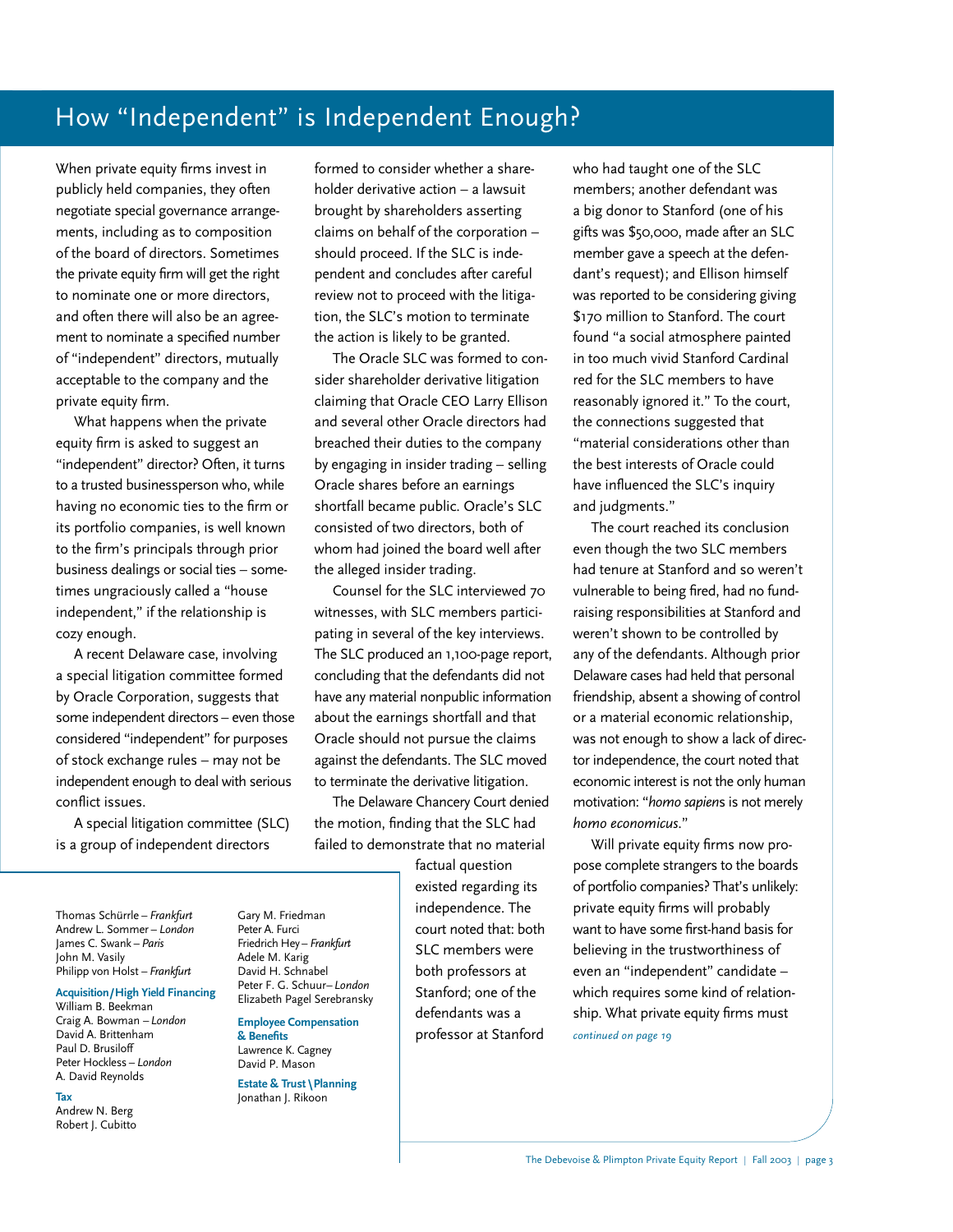# Fund Terms and Conditions: Beware of "Solving the Valuation Conundrum"

*With the economy slow, fund realizations below expectations and private equity funds making news for their lack of transparency, investors have naturally started asking more questions about how fund sponsors value their investments. It's a critical question, since there are currently no standardized methods of valuation for the privately held companies in which most LBO funds invest. Given the lack of standards, and the economic risks posed by over-valuation, some investors have attempted to take matters into their own hands by pressing for terms they think will keep fund general partners in line. As they are discovering, it's more complicated than it may seem.*

### **The Risk of Over-Valuation**

Most U.S. buyout funds, and many European ones, permit the general partner to begin to share in profits on realized deals before returning the limited partners' invested capital in unrealized deals (See, "Are the Terms of U.S. and European Private Equity Funds Converging?" in the Summer 2003 issue of this Report) The theory is that, over time, investors will receive a return of their capital in all deals, plus a preferred return (generally 8% annually), and that all profits will be split 80% to the limited partners and 20% to the general partner as its carried interest. However, it's not hard to imagine a scenario where a fund's troubled investments remain unrealized until the end of the fund's life, while the successful ones are sold. When the duds are finally sold, they may not generate enough cash to return capital plus 8% to the limited partners on those deals. In that situation, the general partner has received more than 20% of the overall profits and needs to return (or "claw back") the overdistributed amount, subject to certain caps. Nobody wants this situation – limited partners don't want to have to chase the general partner, and general partners don't want to suffer the reputational damage of having a clawback in their fund.

To avoid clawbacks, most fund agreements treat a write-down or writeoff of an investment as a "realization" for purposes of returning capital to

investors – meaning that the next time the fund sells an investment, in addition to returning capital on the investment sold, a portion of the proceeds will go toward returning capital to the extent of the write-down or write-off. This reduces the amount of "profit" from the successful deal and accordingly reduces the amount of carry the general partner receives. Assuming investments are valued appropriately, this mechanism should help keep the general partner from being overdistributed over the life of the fund. (Of course, there is always the risk that one or more portfolio companies will decline dramatically in value long after the general partner has received carried interest, at a point when subsequent realizations won't produce enough cash to make up the amount of the write-down – the classic "end of the day" clawback scenario.) However, if the general partner does not write down the value of troubled investments sufficiently (or at all), or otherwise overvalues unrealized investments, the risk of clawback is greatly increased.

### **The Call for Standards**

So why not just force general partners to value their investments correctly? That's easier said than done. One oddity of the current private equity scene is that investors who invested in a single portfolio company through more than one fund – an increasingly common phenomenon in this era of club deals – may find that different

funds assign the company very different valuations. This odd result occurs because each fund has its own valuation methodology and procedures – none of them "right" or "wrong," just different.

Unfortunately, there is no uniform measure of "value" that can be applied to all privately held companies, and there is no industry-wide accepted valuation practice. Even where a fund uses GAAP reporting methods, which require that sponsors assign a "fair value" to their investments on a periodic basis, there is no uniform method for assigning that value. A value can be inferred from sources such as cost, P/E multiples, revenue streams, or the value of the company's assets, but one or more of these may not be representative of actual "value" in any real sense for a particular company. What's more, valuations based on these indicators are still inherently subjective: different (well-informed) investors in the same company could interpret the same economic indicator differently and assign the company a different value. Several industry groups, including the National Venture Capital Association and the Association for Investment Management and Research, are actively pursuing valuation guidelines that might be adopted across the industry, but to date these efforts have not borne fruit.

### **Interim Solutions – Fund Terms**

Concern over this state of affairs has caused some investors to press sponsors for fund terms that require general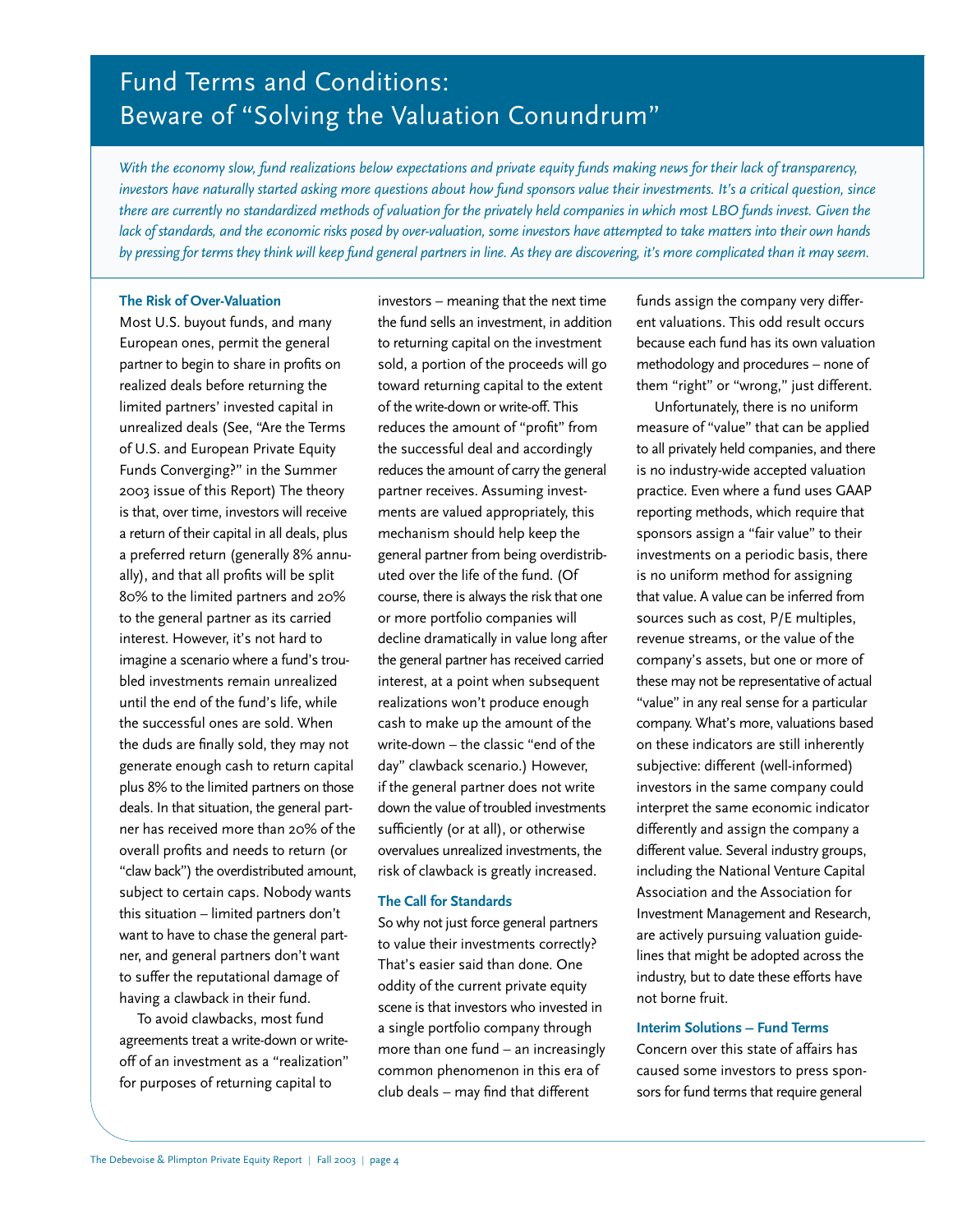partners to value their portfolios frequently, or that tie the general partner's economics more closely to the value of the portfolio. While this may seem at first blush a reasonable way to address performance-related fears, these terms don't necessarily address the underlying problem, and may actually end up creating an incentive for general partners to overvalue their portfolios, thereby increasing rather than decreasing the risks they are meant to mitigate. Any term that rewards the GP for a high valuation can lead to a risk that investments are aggressively valued and could create a greater risk for a GP clawback at the end of the fund's life.

#### *Management Fees*

For example, when investors request that the management fee base following the investment period – often described as "dollars at work" – be adjusted to reflect write-downs and write-offs, they should bear in mind that it may give the manager a perverse incentive. The sponsor may be slow to write down the value of an ailing investment if it knows that doing so will reduce its management fee – and most sponsors will tell you that a troubled company takes more management time and attention than a more robust portfolio company, so the fee reduction can become a sore issue.

#### *Clawbacks*

Other proposals address the clawback more directly. The clawback calculation for a fund is typically made after the fund's last investment is sold, since it is only then that one can accurately determine what, if anything, is owed. Since fund returns in general have slowed and clawbacks are no longer a purely theoretical concern in some sectors, some investors have proposed value-based protections that apply before the end of the fund. None of these proposals has gained much traction in the industry, in part because they address the symptom, rather than the problem, of the difficulty inherent in valuing these kinds of investments.

One such proposal is requiring all or a portion of the general partner's carried interest to be deposited into an escrow account until such time as it can be determined (based on a valuation of the portfolio) that the money will not be needed to fund a clawback. Aside from the obvious economic downside of locking up a portion of fund profits for years, depriving the general partner of its use and earning a paltry return, the escrow contains an insidious incentive for sponsors to overvalue their investments in order to release the funds as soon as possible.

Another proposal would require interim clawback calculations, so that at some specified interval, the general partner determines whether, as of that date, a clawback would exist if the fund were to be liquidated. This approach doesn't really add anything to the normal end-of-fund calculation, however, since it depends on the same valuation methodology the general partner would use for write-downs and write-offs. In other words, assuming the general partner is able to return capital on a current basis for write-downs and write-offs (as described above), the "clawback" calculation will be made every time there is a realization.

Yet another, much more drastic, proposal is simply to make the general partner return all invested capital and the preferred return before it begins to share in profits. In most cases this is a surefire way to avoid having a clawback, but it is also a major economic disincentive for the general partner. It can keep the general partner from sharing in profits for the first several years of a fund's life – and given the compensation structure of most fund sponsors, this is usually simply unacceptable.

#### *Third-Party "Checks" on Valuation*

Many funds provide that certain transactions (*e.g.*, purchases or sales of investments where an affiliated party is involved and in-kind distributions of portfolio company securities) require an independent third party to value the investment in question. This is a healthy practice where there is a potential for conflict of interest, but investors should beware of trying to apply this approach to ordinary course valuations. Not only will the cost of the valuations decrease *all* partners' fund returns, but third parties suffer just as much as the general partners from the basic problem of lack of a standardized approach to valuations. Add to this the fact that the appraiser will not know the company nearly as well as the fund sponsor, who is actively involved in the company's management, and the likelihood that the appraiser's value will be more accurate than the sponsor's is small indeed.

Some investors try to take comfort on valuation issues by requesting a seat on the fund's advisory committee and requesting that the advisory committee approve valuation determinations. A word of caution: there are risks associated with playing that role. The concern is that there may be liability associated with approving or failing to object to a particular valuation. For this reason, some limited partners will not sit on an advisory committee that plays a role in valuation. Investors that sit on advisory committees that participate in valuation should be sure that they are appropriately indemnified for all actions they may take as a member of the advisory committee.

#### **What is to be Done?**

There is no easy answer to the conundrum posed by valuation. Private equity funds invest in every industry, each one of which has specialized characteristics that imply certain valuation assumptions. *continued on page 22*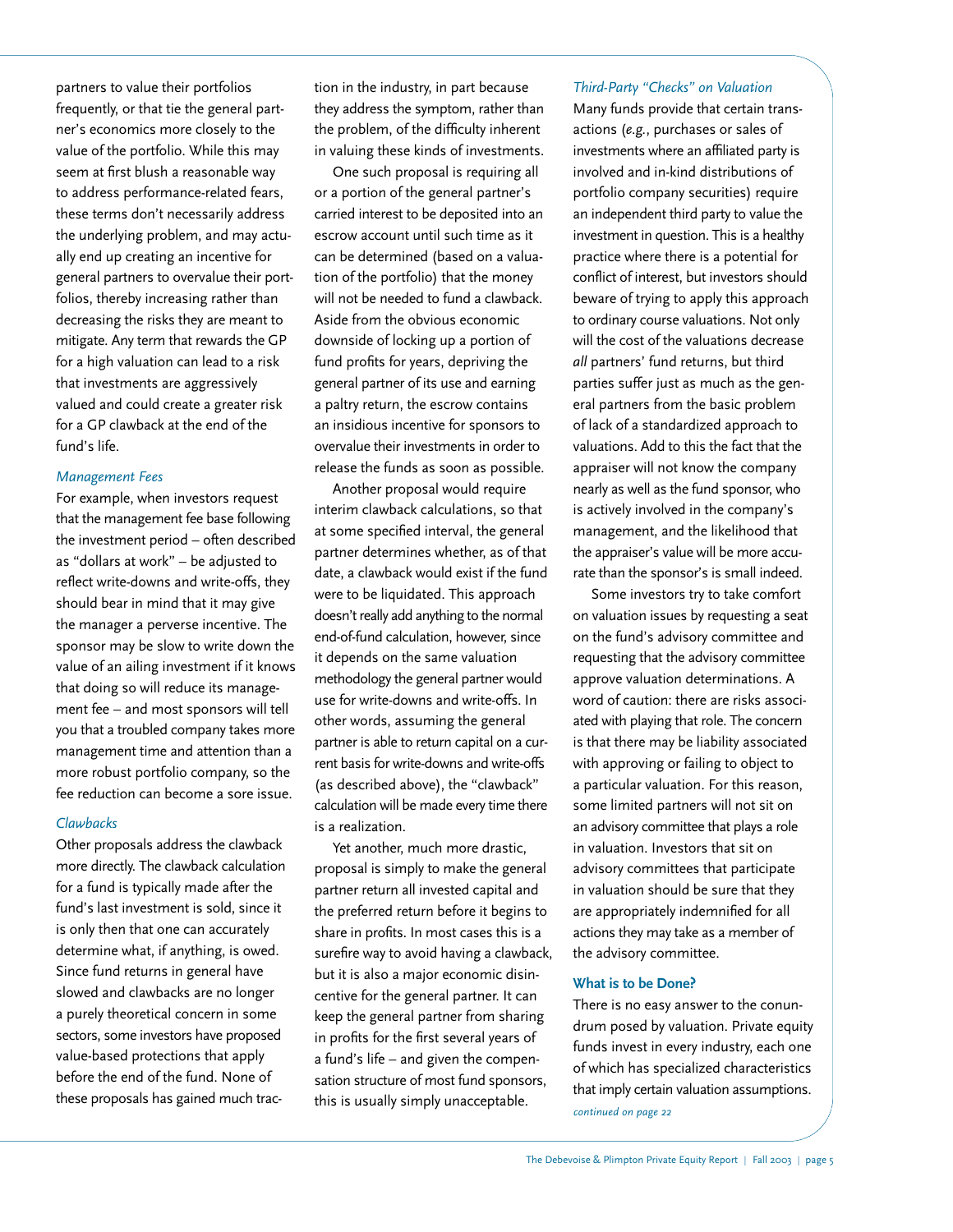Public to Private: Few Companies Have Shown Up for the Party guest column

As Wall Street redirects most of its shrinking research coverage on the larger, better-known companies, and Sarbanes-Oxley adds another layer of risk and liability for CEOs of public companies, it would be logical to conclude, as many commentators have suggested, that going-private transactions would mushroom. Right?

Wrong. The much-anticipated going-private party so far has failed to swing into high gear. In fact, the trend seems to be going in reverse, much to the dismay of many private equity sponsors with an abundance of capital to deploy. According to Thomson Financial, only 29 public-to-private deals were announced in the first six months of 2003, mostly involving small-cap companies, compared with 71 for all of 2002.

So what's going on? While the reasons most commonly cited for the slow pace of going-private deals – procedural headaches associated with the process and increased board scrutiny for anything perceived to be a potential conflict of interest – are certainly valid, there are other formidable factors at play, not the least of which is the rebound in stock valuations.

Through August of this year, for example, the Russell 2000 is up over 30%, and the other indices have shown strong year-to-date performance. The run-up is being supported by investor expectations of a recovery six to 12 months down the road. And management teams, especially of small companies, tend to believe what the stock market is saying when their stock prices move northward. This, of course, makes it much more difficult

for private equity firms to purchase a public business at an attractive price.

In the world of small caps, where the going-private action has been widely anticipated, however, the most significant impediment is management and board entrenchment. While entrenchment and related governance issues are well documented in larger companies, these same issues are far more pronounced in small companies and are frequently coupled with a sense of entitlement – that the company is theirs, not the shareholders'.

Small businesses that are public don't always act like it. Public ownership, particularly for OTC- and Pink Sheet-listed companies, is often incidental. With management and the board in complete control of strategy, compensation and perks, the public shareholder is at best a distant abstraction. It's a comfortable and predictable life for those who run the business and sit on the board. The truth is that small company leadership will not give away control, unless they are compelled to do so. No wonder no one answers the phone at small publicly traded companies when private equity firms call – that is at small companies performing reasonably well, which brings me to my real point.

What kinds of small public companies are likely to show up for the going-private party? For starters, they may not be from the "A" guest list. Most will have a lot of "hair" on them – ugly balance sheets, overly complicated business models or failed strategies. For these walking wounded, doing nothing is not a viable option.

The most fertile areas for goingprivate transactions are those situations where private equity capital is capital of last resort. The good news is that small-cap companies with complex profiles are not likely to attract a big crowd of suitors. In that sense, these situations may represent the closest thing to a quasi-exclusive deal that a private equity firm can see today. The bad news is that there is likely a very good reason why others will not go near them. Assuming, however, that the company's capital structure can be cleaned up, its strategy clarified and management refocused on execution, our experience teaches us that there is a good chance that taking a company private can generate superior returns for private equity investors.

A couple of recent examples illustrate the potential that small-cap "hairy" public companies hold for private equity investors. Take Edison Schools. Started by Chris Whittle in 1992 on the promise that it could improve public schools in the U.S. and generate profits in the process, Edison made its debut on Wall Street in 1999 amid a lot of fanfare.

Unfortunately, the company's four years as a publicly held company were marked by political controversies, strategic setbacks and a string of losses, all reflected in the stock price declining from its IPO price of \$18 a share to as low as \$1.63 a share on July 14, 2003. Last year, in particular, was one of compounding horrors for Edison, its shareholders and Mr. Whittle. The company settled a regulatory complaint over its accounting, was sued by its shareholders, restated earnings and lost a very public battle in Philadelphia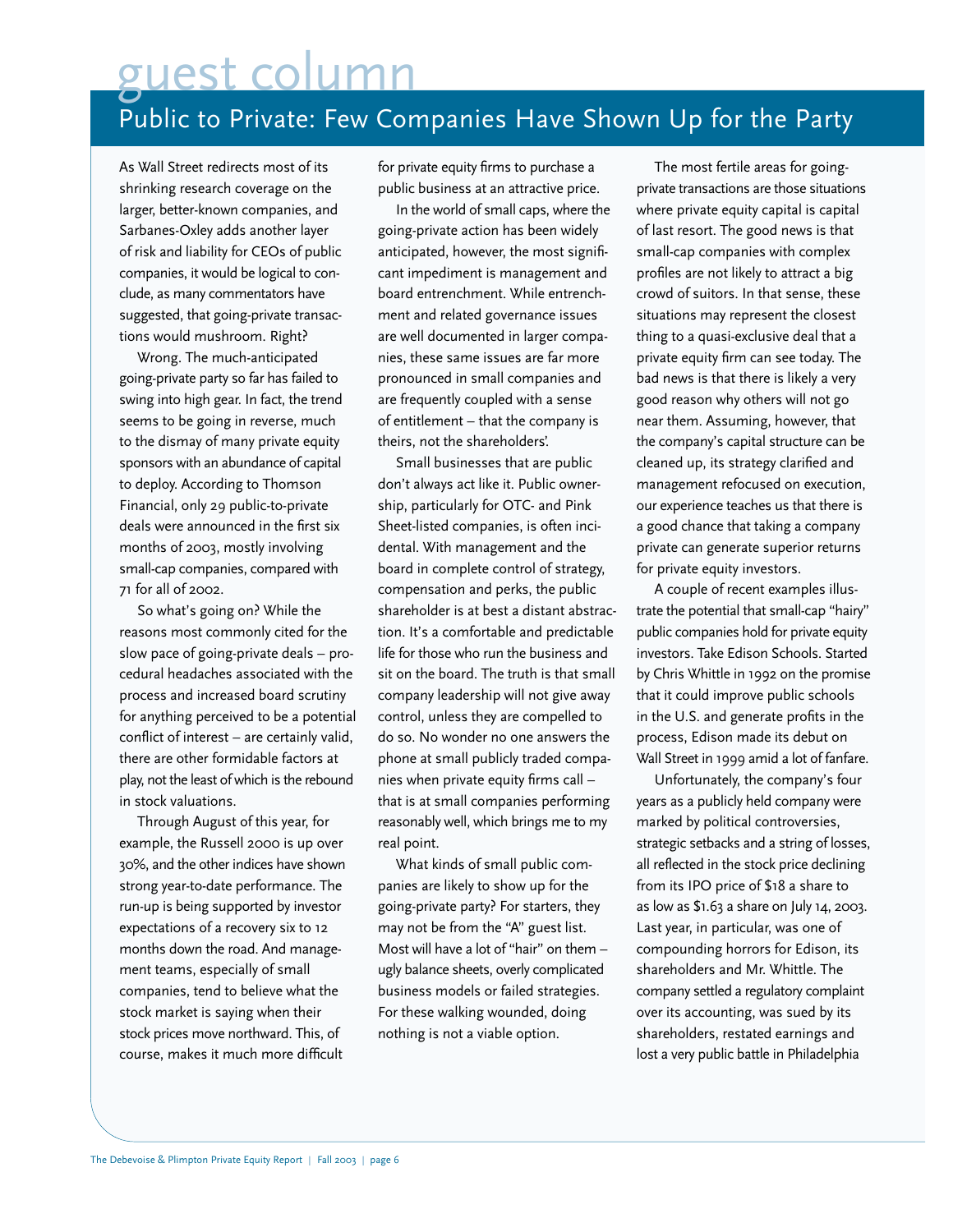by which it lost half the schools it was originally hired to manage.

Wall Street soon lost confidence. By July of this year, Edison's market capitalization was just \$81.4 million, even though its cash and other current assets amounted to close to \$150 million. News of a management buyout produced little reaction in Edison's stock price. Faced with the very real prospect of extinction, Edison decided to go private in a management-led buyout in the hopes of stabilizing its access to funding, diminishing the added scrutiny that comes with being a public company, and securing a friendlier, more committed long-term shareholder. The complexity of the Edison story has made this deal a quasiexclusive transaction – no other bidder has come out of the woodwork and Edison's stock price has remained relatively dormant since the announcement to go private was made.

Another example of the potential value embedded in small public companies that fall below Wall Street's radar screen in terms of size is Castle Dental Centers. With sales of approximately \$100 million, Castle had a business model to roll up dental practice groups into one large integrated network. While Castle has been around since the early 1980s, its roll-up strategy proved to be more expensive and challenging to manage.

Starting with a small footprint of dental clinics in Houston, Castle went public in 1997 and raised considerable capital to pursue its roll-up strategy. In the succeeding few years, Castle acquired many new dental centers over a large geographic area stretching from California to Florida. Castle depleted its cash and incurred considerable debt to fund

the acquisition strategy. The company also used stock to pay for acquisitions.

Ultimately, Castle was unable to manage and execute the integration of the acquired businesses and the wheels came off. Castle entered 2002 saddled with approximately \$65 million of debt and little or no cash flow. Auditors questioned its future viability and the company's stock sank to a low of \$0.02 a share, down from its IPO price of \$13.00 a share. A crisis-management firm was retained to assist the company, and by the end of 2002, Castle's debt had been pared down to \$52 million and its operations stabilized.

Despite the progress, Castle had few viable options to go forward as a going concern. Castle's board therefore determined that a comprehensive financial restructuring led by a private equity firm was its best option for survival. The new capital would address Castle's overleveraged balance sheet, provide greater certainty to its executives and network of dentists and allow management to refocus on running the business.

In May of this year, our firm led an investor group that invested \$13 million in Castle, \$7 million in subordinated debt and \$6 million in Series B preferred stock for a controlling 62% ownership stake in the still publicly traded company. Following the \$66.2 million recapitalization and Sentinel's investment, Castle's total debt fell from \$52 million to \$21 million of which \$7 million was held by Sentinel. The balance sheet, which at one time was strangling the company, is now in good shape and Castle is wellpositioned for growth.

Both Edison and Castle fit the profile of suitable going-private candidates. Both businesses serve a basic and fundamental economic need, yet their respective strategies proved more expensive to execute than management expected. Operational issues all too quickly swelled into financial structure issues, leaving the companies little room to maneuver.

The decisions to relinquish control to private equity investors made by Edison and Castle were not easy ones to make. However, partnering with a private equity firm holds the promise of immediate balance sheet repair and the freedom to adjust their business plans without the distractions of being in the public limelight.

Both companies' situations also affirm the notion that, despite all of their challenges, public-to-private deals can be beneficial to all parties involved. Public shareholders get immediate liquidity and management teams, in many cases, can retain significant equity stakes in the ongoing success of their companies.

While the volume of public-to-private deals will probably never live up to the hype, they merit careful consideration, particularly by small companies confronting capital structure and operating issues and private equity firms willing to tackle complex challenges. Boards and outside shareholders of such companies should urge management to consider going-private transactions as a transitional strategy to address their challenges away from public scrutiny and the increasing demands that accompany public ownership. Beleaguered management teams might be receptive, even though they will often have difficulty relinquishing their "control entitlement."

*— David S. Lobel Founder and Managing Partner, Sentinel Capital Partners*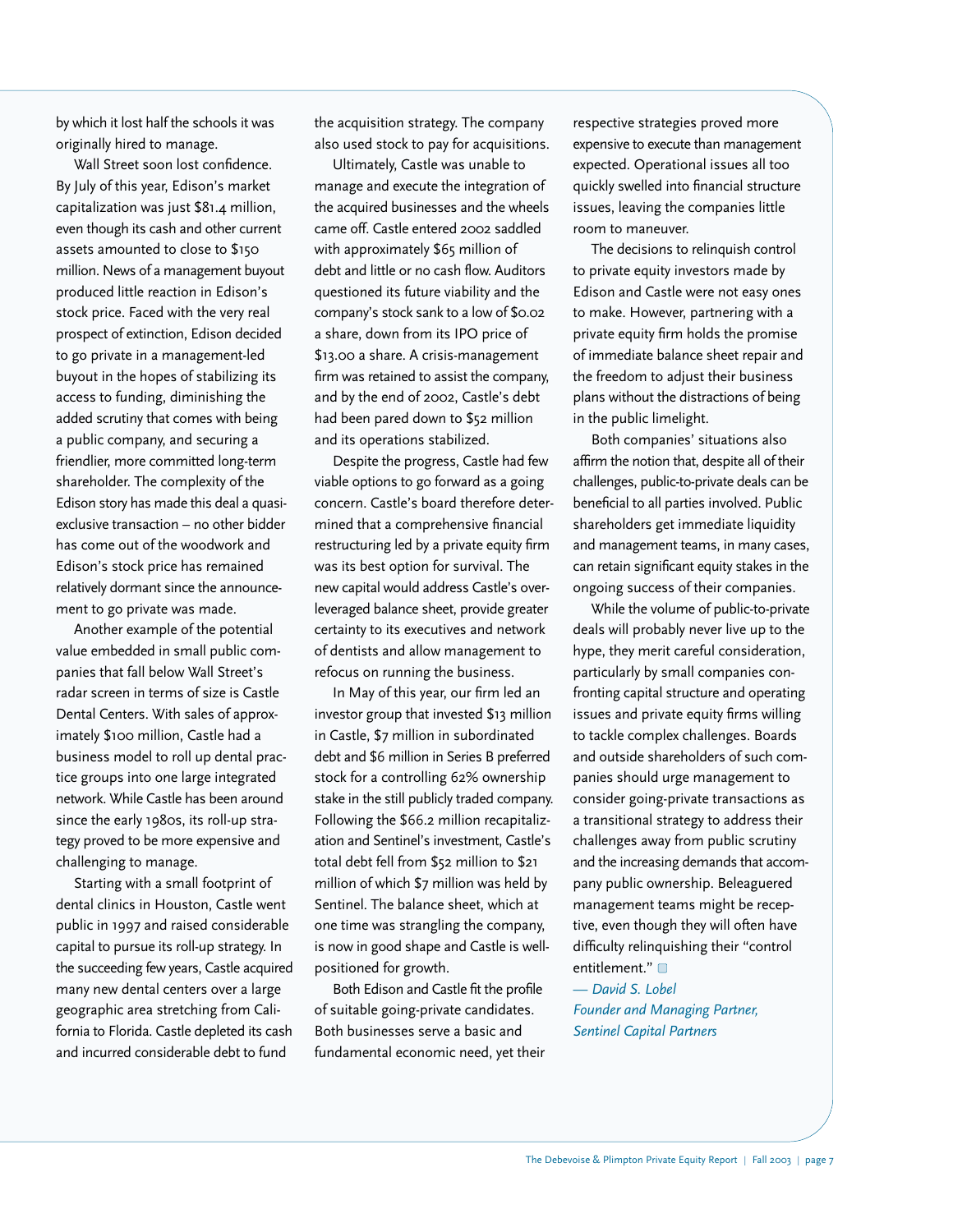# Making Sense of the Cash Balance Plan Brouhaha

*Gone are the days when potential buyers of businesses were thrilled to see cash balance plans rather than their older cousins – final average pay defined benefit plans – as the key benefit plans at acquisition candidates. Cash balance plans were front-page news this summer. In one widely reported court decision, lump-sum payments made under Xerox's cash balance plan were found to have been miscalculated (in Xerox's favor) to the tune of about \$300 million. On top of that, a different court decided that IBM's cash balance plan (and by extension practically all other cash balance plans) fundamentally violated one of ERISA's rules – and a politically sensitive rule about age discrimination at that. The decision in the Xerox case came as no real surprise. The IBM case, on the other hand, shocked many benefits gurus, and gave pause to companies considering converting their pension plans to a cash balance plan formula. Both buyers and sellers of businesses should understand the uncertainty surrounding cash balance plans in negotiating acquisition transactions.*

**What is a "Cash Balance Plan" Anyway?** A cash balance plan is a particular type of ERISA-governed tax-qualified pension plan. Under ERISA, a qualified pension plan is either a "defined benefit plan" (a traditional pension plan) or a "defined contribution plan" (such as a 401(k) plan).

A traditional defined benefit plan might have a formula for determining an annual pension benefit that is something along the lines of "for each year of service, 1.5% of average final five years' compensation." For an employee with 30 years of service and an average pay over the first five years of \$60,000, this would translate into \$27,000 a year. A participant's benefit is determined under the plan formula, without reference to the plan's assets. If we total up all the plan participant's accrued benefits, that total might be higher or lower than the value of the plans assets. Thus, a defined benefit plan may be underfunded or overfunded depending on how its assets

*A cash balance plan is a defined benefit plan that is designed to walk and talk (as it were) like a defined contribution plan. And therein lie many of the problems.*

compare with its liabilities (accrued benefits).

A defined contribution plan – again, think  $401(k)$  plan – is very different. Each participant has a separate "account" that is invested in investments usually chosen by the participant from a menu of available alternatives (*e.g.*, mutual funds). The account is credited with contributions, and credited with earnings and charged with losses on the investments. A particular participant's benefit under the plan is determined directly by reference to his or her account balance (and is usually delivered as a lump-sum payment of that amount). The assets of the plan always total up to the sum of the participants' account balances, which in turn equal the total accrued benefits under the plan, and hence there is no under- or over-funding in the case of defined contribution plans.

A cash balance plan is a defined *benefit* plan that is designed to walk and talk (as it were) like a defined *contribution* plan. And therein lie many of the problems.

A cash balance plan has *accounts* for each participant – but they are only notional accounts, merely bookkeeping entries. That notional account typically earns a "yield" or "interest" of one sort or another, and is credited with additional contributions each year. A cash balance plan might, for example, credit each

participant's account with 5% of his or her compensation paid for that year, and then provide for additional accruals in the form of interest credits on that account at a rate established as part of the plan design. Often, this rate is some floating rate determined by reference to Treasury securities or high-rated corporate notes of a particular maturity. (Embedded in this benign and quite age-neutral sentence is the key to the ersatz age-discrimination issue that is the heart of the *IBM* case, but more about that later.) Because the interest credits are actually part of the accrual for the services already performed, when someone ceases employment, unless a distribution of the account is made, his or her account continues to be credited with interest (but of course there would be no more accruals with respect to the individual's compensation). Although most participants do take a lump-sum payment equal to his or her account balance when they leave the company, some do not and calculating the "accruals" that would have related to the additional "interest" credits is the hard question, and one that lead to the \$300 million *Xerox*issue, but more about that later, too.)

Because cash balance plans have "accounts" and a participant might even receive a monthly or quarterly statement that shows an "account balance" – cash balance plans were meant to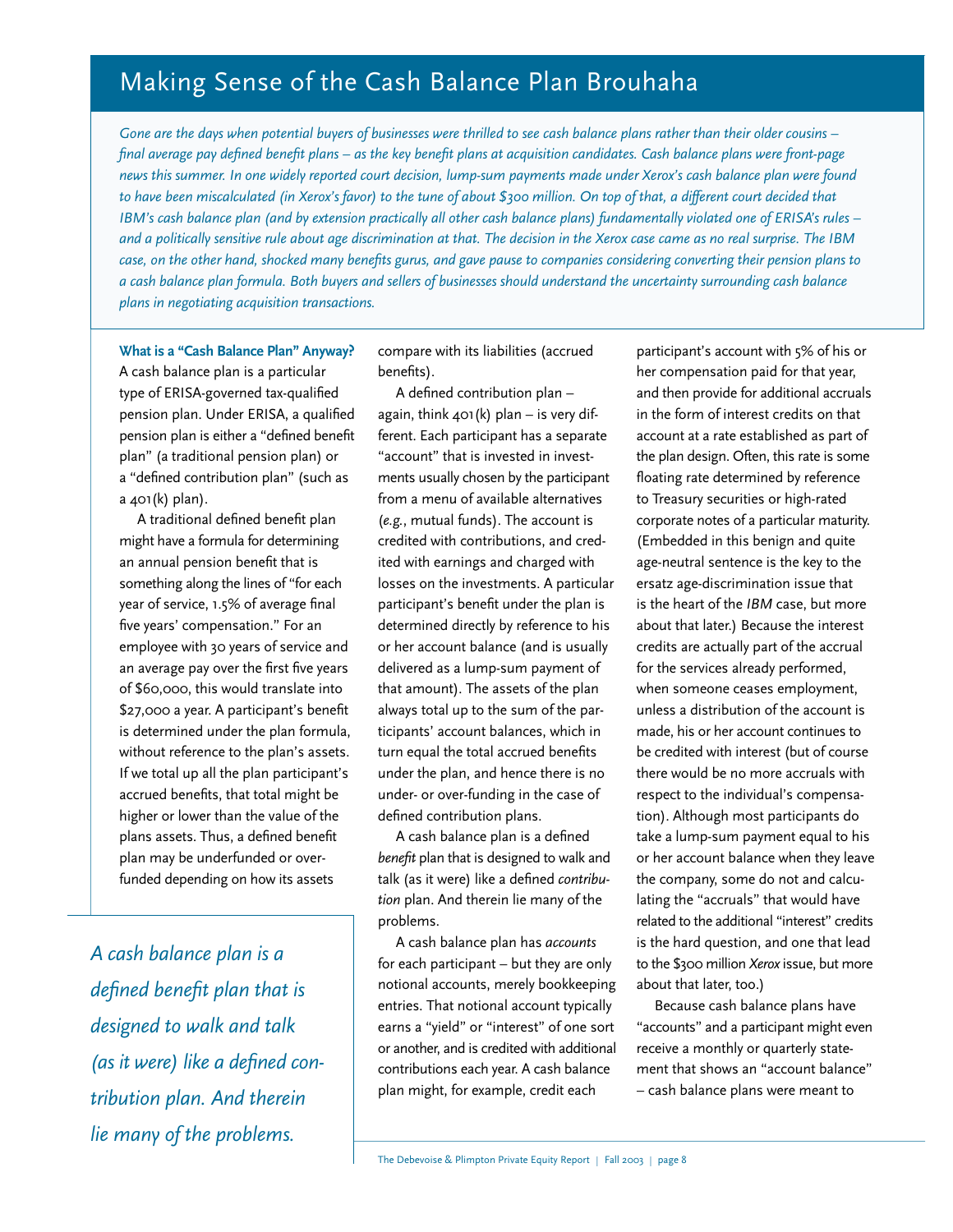act like defined contribution plans. There is, however, no direct correlation between participants' benefits and the amount of the plan's assets. It is just a notional account notionally invested in a hypothetical investment, not reality. A cash balance plan may be underfunded or overfunded, and a review of the company's financial statements should reveal the plan status. It is a defined benefit plan.

Before turning to the real (or imagined) problems with cash balance plans, it is worth noting one more rather important difference between cash balance plans and traditional pension plan formulas that may create perceived age-discrimination issues. The way a traditional pension plan formula works – in our earlier example, "1.5% of final five years' average pay per year of service," employees with more experience (*older employees*) actually accrue more of their total benefit toward the end of their career. This is because an employee's pay usually increases over his or her career so that the final average pay is higher than, say, a career-average pay, and that increasing average pay gets the added bang of an increased multiplier because years of service is also going up. Thus, this class of employees is always disadvantaged when a traditional plan is converted into a cash balance plan, and the class can often become a unified force for an employer to contend with.

### **The Trouble With Cash Balance Plans: Round 1**

When companies first started converting their traditional pension plans to cash balance plans in the mid- to late-1980s, there was a flurry of controversy. This early wave of controversy, however, largely related to the way traditional defined benefit plans were converted to a cash balance plan formula rather than to the very nature of the formula itself.

One of ERISA's fundamental protections is that an employee's accrued pension benefit cannot be taken away or reduced. Therefore, when a company converts from one formula to another, it cannot do so in a way that reduces the accrued benefit of a participant. When companies converted their pension plans to cash balance plans, they would calculate an amount equal to the employee's accrued benefit under the pre-conversion formula. Some companies may have gotten this wrong, which led to some disputes, but companies seem to be getting it right these days (although it is worth having actuaries double check this in due diligence for an acquisition if there is a large cash balance plan involved.)

The requirement that the prior benefit be preserved, however, led to the so-called wearaway problem. Wearaway is ultimately a human relations/public relations/political problem, but because the issue has so tainted cash balance plans, it may be informing what might otherwise be dispassioned legal analysis as well.

As we mentioned above, when plans converted from a traditional pension plan formula to a cash balance plan, they would calculate each individual's *protected* accrued benefit, calculated in accordance with legal requirements. They would also calculate a starting balance for each employee's account, and this starting balance often differed from the protected accrued benefit because it could be calculated using different factors from those used to calculate the protected benefit. (The discount rate might, for example, be different.) Where the protected benefit was higher than the starting account balance – as might often be the case for older workers–the employee would often not enjoy any true additional benefits under the cash balance plan

formula until he or she caught up with the protected benefit. For example, if the protected benefit at normal retirement age had a present value of \$80x and the starting balance were only \$70x, the employee would actually not be accruing any additional benefits even though the plan was growing the account balance until that balance exceeded \$80x (the value of the protected benefit). The wearaway problem was very controversial. Some thought that the very fact of wearaway was evidence of age discrimination, but the First Circuit Court of Appeals has held otherwise. Even more problematic, however, was the perceived unfairness to older workers. Many companies resolved this issue by grandfathering older individuals into the traditional plan formula, or by providing that the additional credits to the account for additional service would be added to the protected benefit.

### **The Trouble With Cash Balance Plans: Round 2**

In the next wave of cash balance plan disputes was the *Xerox* case, the third decision of a U.S. Appeals Court to address how cash balance plans must calculate lump-sum payments made to individuals who take a lump-sum payment before normal retirement age. These blue-chip decisions – in addition to Xerox, one case involved Georgia-Pacific and another a company acquired by Bank of Boston – show some of the problems raised by trying to design a so-called "hybrid" pension plan to comply with ERISA legislation designed before these plans existed.

A traditional defined benefit plan may provide that people who leave before normal retirement can elect to take a lump-sum payment from their pension. In calculating that lump-sum payment, the rules essentially say to look at what the benefit would be at normal retire*continued on page 24*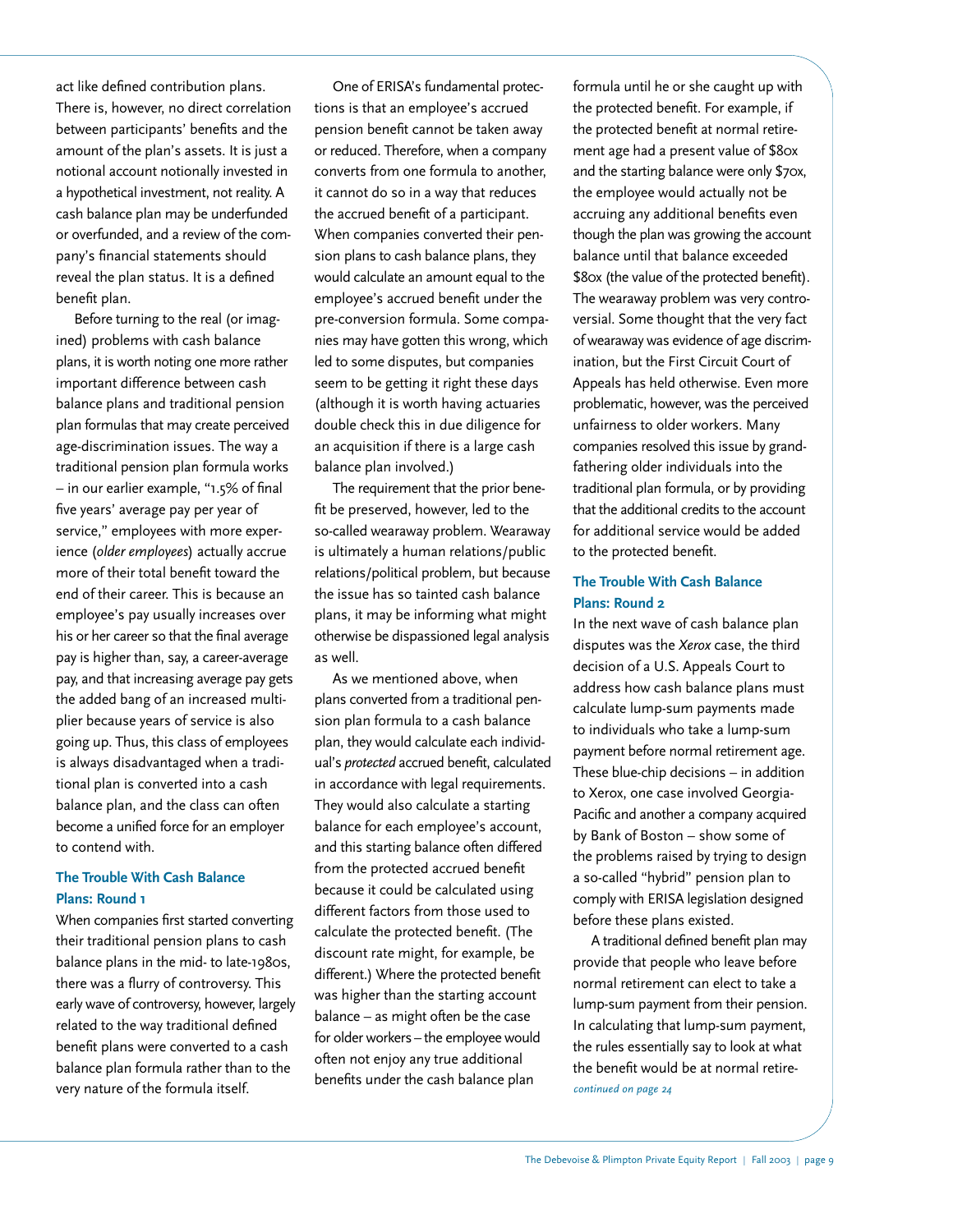## Sign on the Dotted Line?

#### **Background**

You are a buyer in an M&A transaction on the eve of signing a definitive purchase agreement. You and your advisors have worked hard to draft and negotiate the agreement and, at long last, you believe it is in final form. Signature pages have been exchanged and you are starting to plan ahead for the closing. Then, much to your unpleasant surprise, the seller's controlling shareholder simply refuses to sign the agreement. The deal is off, right?

Hard to believe, but maybe not. In a July 2003 case (*AIH Acquisition Corp. LLC v. Alaska Industrial Hardware, Inc.*), a court in the Southern District of New York was presented with a similar fact pattern. In its opinion, the court denied a motion to dismiss by the seller, indicating that, unless the parties presented factual support for a different outcome,<sup>1</sup> it would grant the buyer's summary judgment motion to enforce the agreement – even though it was never signed by the controlling shareholder of the seller. In addition, the court enjoined the seller from selling the business to a third party prior to the final determination of the summary judgment claim.<sup>2</sup> In reaching these conclusions, the court cited a 1979 decision of the New York Court of Appeals (*Municipal Consultants & Publishers, Inc. v. Town of Ramapo*), which held that "when the parties have agreed on all contractual terms and have only to commit them to writing…

the contract is effective at the time the oral agreement is made, although the contract is never reduced to writing and signed... *in the absence of a positive agreement that it should not be binding until so reduced to writing and formally executed.*" (Emphasis added.)

### **Consequences**

Even if the court ultimately enforces the purchase agreement against the seller, prior case law suggests that this decision should not affect most M&A transactions between sophisticated parties, in which the letter of intent or term sheet (if any) and the purchase agreement would generally be interpreted to give effect to customary language requiring that the definitive agreement between the parties must be reduced to writing. (Examples of such provisions are included below under "Recommendations.") However, the *AIH Acquisition* case introduces an unexpected degree of uncertainty into the acquisition process. Rather than operating on the traditional assumption that "it ain't over 'til it's over" – that there is no deal until the papers are signed by all of the parties – if the case is not overruled on appeal, parties to M&A transactions would be required to determine whether, at any time prior to signing, there exists an oral agreement "on all contractual terms."

### **The Court's Analysis**

The discussion of the court's reasoning in the *AIH Acquisition* case is very brief and the facts provided are scant. The court's preliminary conclusion was that there was a "complete written agreement containing all material terms in final form" solely on the basis of an

email from the *buyer's* counsel, which stated, in relevant part: "Attached is the final SPA. Everyone, including the lawyers, has stated that it is final without qualification." However, the opinion does not otherwise demonstrate that the *seller* had concurred that the agreement was final. The decision suggests that the buyer raised issues relating to the controlling shareholder's mental condition and capacity, but the court does not attempt to explain the seller's failure to sign the agreement. Did the seller in fact lack capacity or was it instead a classic case of "seller's remorse?" Or, perhaps, did the "final" draft simply not address all of the seller's concerns in a satisfactory manner? Did the e-mail message correctly reflect a meeting of the minds between the parties, or was it merely a self-serving exercise in wish fulfillment by a frustrated lawyer, anxious to avoid another round of edits? Is this case just a bad dream?

#### **The Precedents**

The background of the *Municipal Consultants* case cited by the court was quite different from the M&A context of the *AIH Acquisition* case. In *Municipal Consultants*, the town board of Ramapo, New York approved a contract with a publishing company and passed a resolution authorizing the town supervisor to sign the contract on the town's behalf. Although the resolution did not specifically direct the town supervisor to execute the contract, local law provided the town board with the sole authority to award contracts and granted no discretion to the town supervisor with respect to contracts previously authorized by the board. The *AIH*

*<sup>1</sup> As of the date this article went to print, the parties had submitted additional information to the court in connection with the motion to dismiss the plaintiff's claim for specific performance, but no further decision on this motion had been issued by the court.* 

*<sup>2</sup> As of the date this article went to print, an appeal with respect to this injunction had been filed in the Second Circuit Court of Appeals, but had not yet been briefed for argument.*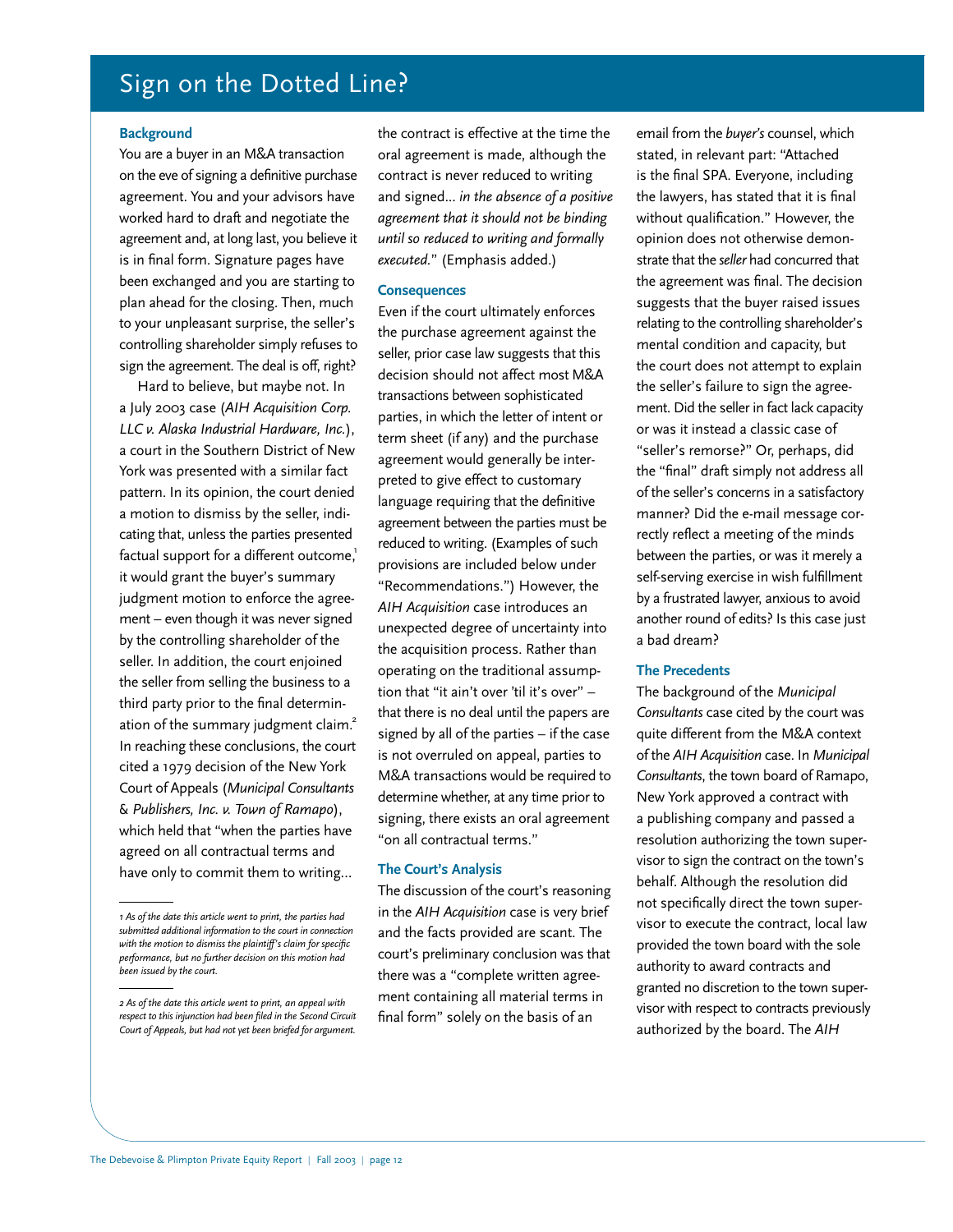*Acquisition* opinion cites this case in support of the proposition that the "mere lack of signatures is but a ministerial formality." However, in *Municipal Consultants*, it was the lack of discretion on the part of the signatory that rendered the execution of the contract a mere formality, not, as *AIH Acquisition* suggests, the fact that the agreement was in allegedly final form. By contrast, it is difficult to argue that the controlling shareholder in *AIH Acquisition* does not have full discretion over his decision to sign or not sign an agreement relating to the disposition of his shares.

The *AIH Acquisition* opinion also cites the 1984 decision of the Second Circuit Court of Appeals in *R.G. Group, Inc. v. Horn & Hardart Company*, but fails to indicate that the *R.G. Group* decision in fact reached a *contrary* conclusion. In *R.G. Group*, the plaintiffs sought injunctive relief to enforce an unexecuted franchise agreement and prevent a restaurant chain from granting franchises to third parties within the territorial scope covered by the agreement. Despite uncontroverted evidence that the parties agreed on at least one occasion that they had a "handshake deal," the Second Circuit held that, "if parties do not intend to be bound by an agreement until it is in writing and signed, then there is no contract until that event occurs." In determining the intent of the parties, the court relied primarily on the presence in the standard form franchise agreement of a boilerplate "merger clause" (*i.e.*, that the contract "contain[s] the entire agreement and understanding between the parties hereto with respect to the subject matter hereof") – to be sure, not a provision that likely attracted

much attention during the negotiations. Nevertheless, the Second Circuit in *R.G. Group* was satisfied that this provision sufficiently demonstrated the parties' intent to be bound only by a written agreement, which intent the court would not frustrate, "handshake deal" or not.

### **Recommendations**

To avoid any traps for the unwary that might arise in the wake of the *AIH Acquisition* case, private equity firms and others involved in bids or M&A procedures, and M&A practitioners should remember:

- If you will be using a bid letter, letter of intent or term sheet in your transaction, include explicit disclaimer language to the effect that the bid letter, letter of intent or term sheet is merely an expression of interest to proceed with the proposed transaction outlined therein, and that no binding agreement will exist between the parties until definitive written agreements have been executed and delivered.
- Make sure that your purchase agreement adequately manifests your intent only to be bound by a written agreement. In addition to the customary "merger clause" mentioned above, the court in *R.G. Group* suggested that such intent would be demonstrated by provisions such as standard amendments language (*i.e.*, that the agreement could not be "modified, waived, discharged or terminated… *except by a writing* signed by the parties") and enforceability representations (*i.e.*, that the agreement, "*when executed and delivered*,… will be a valid and binding agreement"). (Emphasis added.)

*Even if the court ultimately enforces the purchase agreement against the seller, prior case law suggests that this decision should not affect most M&A transactions between sophisticated parties, in which the letter of intent or term sheet (if any) and the purchase agreement would generally be interpreted to give effect to customary language requiring that the definitive agreement between the parties must be reduced to writing.*

• Create the appropriate paper trail. If you receive a distribution of transaction documents that purports to be "final," but you have not yet signed off on their terms, be sure to reserve your right to right to further comment.

Stay tuned to find out the final judgment in the *AIH Acquisition* case. *— Joshua J. G. Berick* jberick@debevoise.com

*— Franci J. Blassberg* fjblassberg@debevoise.com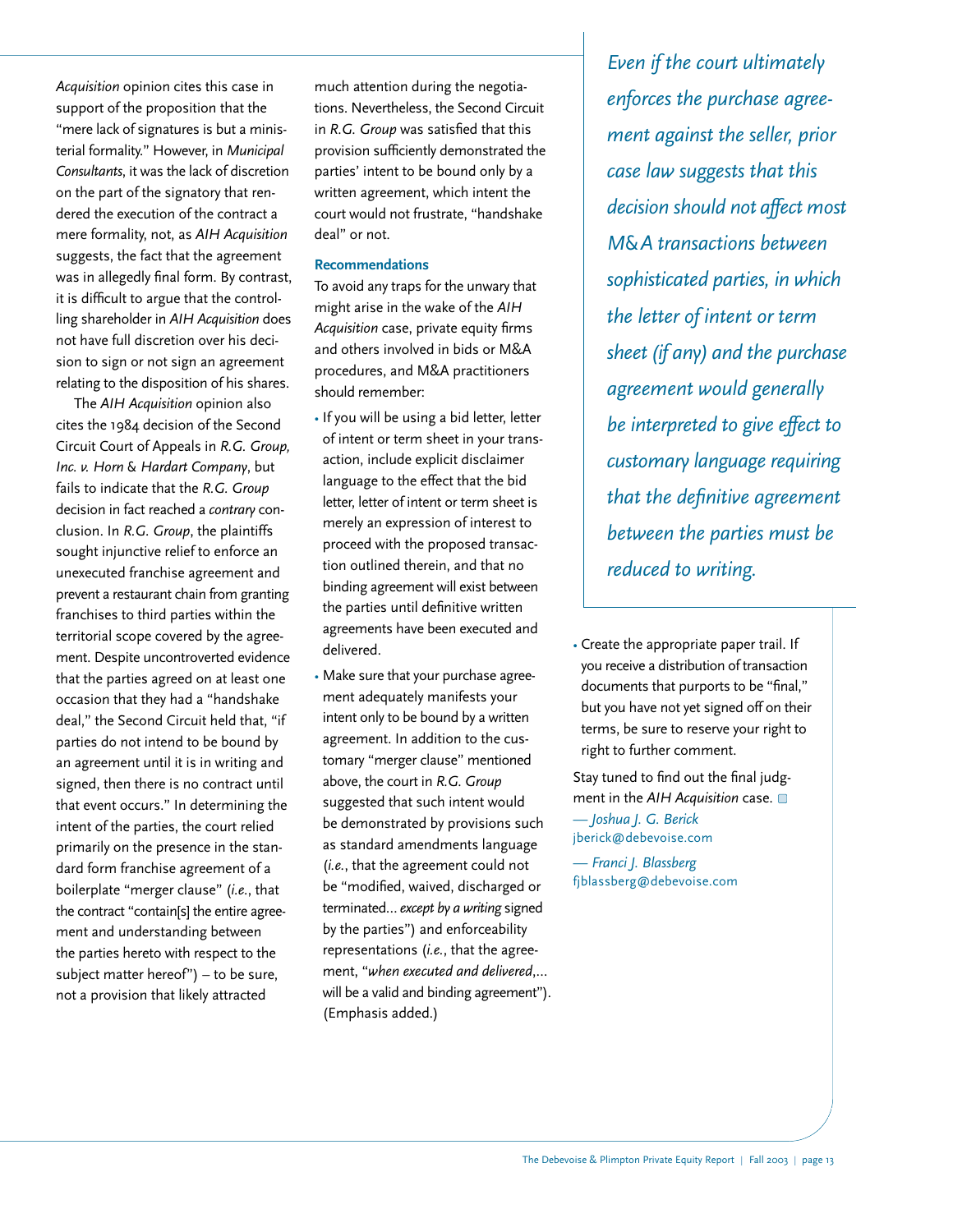## An Introduction to Private Equity Firm D&O Insurance Coverage

*In our Fall 2002 issue, we discussed indemnification and directors and officers (D&O) liability insurance generally, and how to apply those mechanisms to directors and officers of portfolio companies. We promised a future article that would focus on D&O insurance for private equity funds, their general partners or managing members, and the management company (referred to hereinafter as "firm D&O insurance").* 

*In this article, we summarize some of the issues that a private equity firm thinking about purchasing firm D&O insurance might face in answering the questions: Why get coverage? How do you know you are getting appropriate coverage? What issues should you look for? In other words: Is the policy worth the premium?*

### **Why Get Coverage**

The principals of many firms, not surprisingly, are concerned about their liability as a fund manager. The concern is, in particular, whether the D&O insurance and indemnities received at the portfolio company level will be sufficient to protect the private equity fund, the general partners or managing members, and the management company. Principals could be exposed to lawsuits for breach of fiduciary duty, claims for wrongful acts or omissions, or could be the subject of regulatory or securities investigations. A portfolio company's D&O insurance will cover a principal only to the extent that the principal is a director of the portfolio company and a claim is made against that principal for a wrongful act committed in his or her capacity as a director for that portfolio company. Stated another way, the portfolio company's D&O insurance does not (and most likely cannot be modified to) extend to the private equity fund, the general partners or managing members, and/or the management company. Thus, the fund manager and its principals are not covered by the portfolio company's D&O insurance when they are acting in any capacity other than their capacity as directors or officers of that portfolio company. Furthermore, a principal with a minority interest in a portfolio company will probably not be in a position to dictate and negotiate the terms of

that portfolio company's D&O insurance. Inadequacy of coverage and restrictive terms and conditions, which are common problems with D&O insurance today, could lead to uncovered claims.

Still, not every private equity firm purchases firm D&O insurance. Many firms rely on contractual indemnities from the funds they manage and from the portfolio companies in which the funds invest. The typical fund indemnity covers the fund manager and general partner and their respective officers, directors, employees, partners and agents. This indemnity would be funded by the liquid assets of the fund, or by calling capital contributions (or a return of distributions, if the fund terms incorporate a limited partner clawback provision). Of course, indemnification typically does not apply to the extent the loss arose primarily from the gross negligence or willful malfeasance of the indemnitee, and limited partner clawback obligations are often subject to limitations on the amount that can be clawed back and/or the time during which the clawback can be required. Moreover, it can be difficult (and unpopular) to enforce a limited partner clawback obligation.

Although limited partners of a limited partnership have limited liability in most circumstances, limited partners wanting to protect their investments (and the distributions they have already received) may approve the fund manager's obtaining firm D&O insurance. The limited partnership agreements of many funds often allow the general partner to treat firm D&O insurance as a fund expense. In fact, many fund investors have expressed concern about their contractual indemnification obligations to the fund and its managers, and have suggested – strongly, in many cases – that the fund manager insure those obligations as a fund expense.

### **Who is Covered?**

Private equity firms should remember that the terms and conditions in D&O insurance designed for an operating company won't work for them. For example, a portfolio company's D&O insurance is typically written to cover the parent company and its majorityowned subsidiaries. This coverage structure, however, will not work for a private equity fund and fund managers. While the manager acts for the fund pursuant to a management agreement, it generally has no direct ownership interest in the fund or its general partner. A private equity firm with several funds may have a separate general partner for each fund, each with different ownership, that also do not fall within the parent/ subsidiary relationship with either the manager or with the other general partners and funds.

When securing firm D&O insurance, it is extremely important to identify to the insurance broker and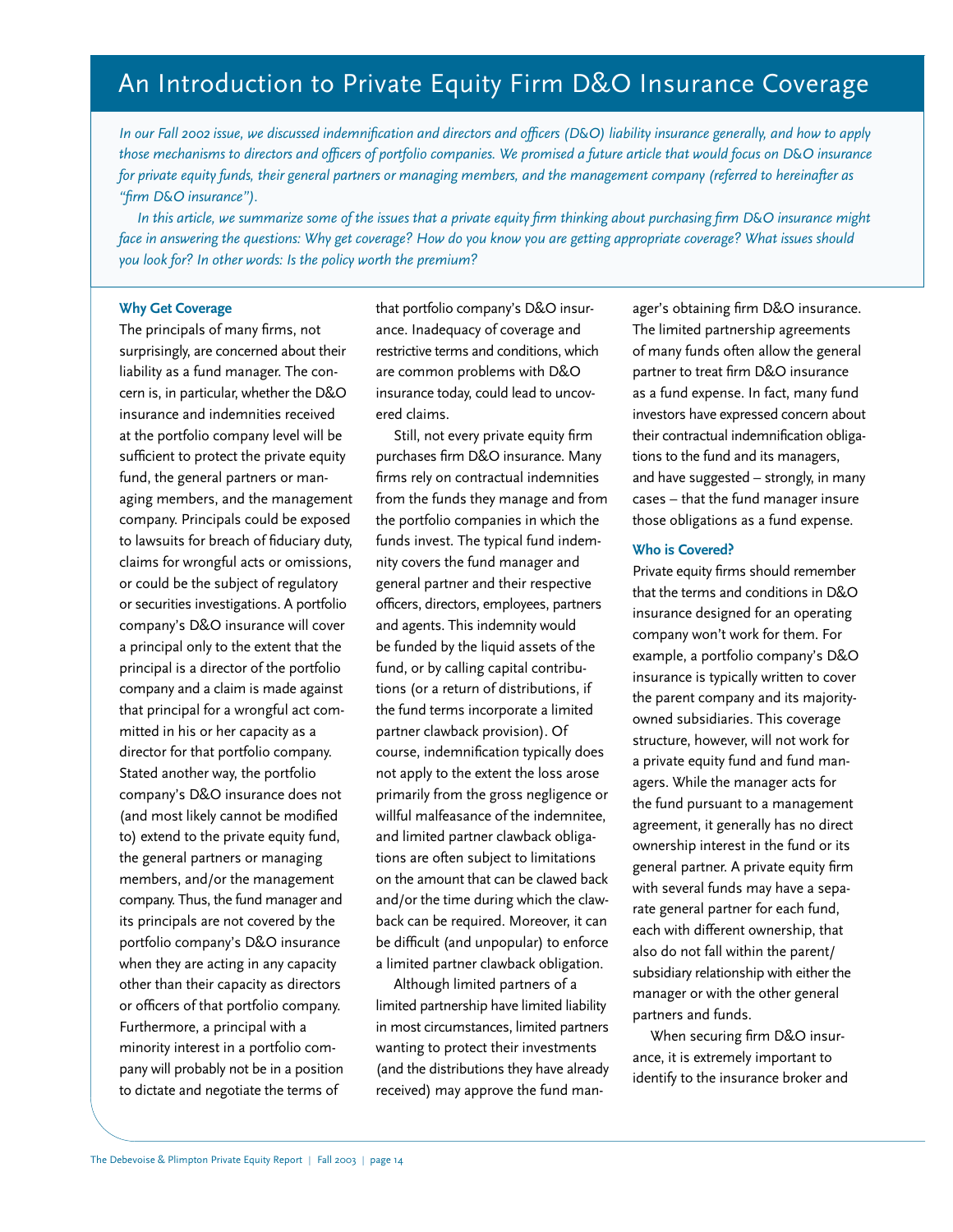underwriters each entity to be covered, to explain the relationships of those entities among one another and to the portfolio companies, and to discuss who the individual insureds must be. The various defined terms in any D&O policy should respond to the correct terms applicable to the entity. The definition of "insured" can be modified to cover the private equity fund and its general partner, and partners of those entities as well as the manager of the private equity fund. If there are coinvestment entities, which are used to facilitate, among other things, the principals' estate planning, those entities will not be covered unless they are specifically included in the policy (some of which may not even require an additional premium if the commitment amounts are small). Coverage may also be extended to non-principal professional employees, to the extent specifically identified.

### **How Do You Know You are Getting Appropriate Coverage?**

Of course, potential purchasers of firm D&O insurance will look at price and coverage limits. The D&O insurance market is currently very difficult to navigate. Premiums are high and terms are more restrictive than ever. Careful review of the proposed firm D&O insurance and all of the endorsements is warranted, including the definitions, requirements for coverage and exclusions as they apply to the contractual arrangements for the manager, general partner and fund. Insurers generally offer several standard D&O insurance forms and, upon the insured's request, will modify language to address particular risks. The manager should negotiate any provisions that don't fit the firm's particular needs, should make clarifying amendments to the language of ambiguous provisions and should

obtain specific comfort from the insurer regarding the interpretations that will be applied in this context to ensure that coverage will be provided when it is needed.

In addition, new policy forms are now available to cover directors and officers for claims if the private equity firm (or, for that matter, the portfolio company) rightly or wrongfully refuses or is financially unable to indemnify the directors and officers. These policies are referred to in the insurance market as "Side A excess policies." All Side A excess policies, however, are not created equal. Some Side A excess policies contain a "drop-down difference-in-conditions" (DIC) term. Side A policies with DIC terms frequently have limited or narrowed exclusions relating to personal profit or advantage and dishonesty. Some Side A policies with DIC terms cannot be rescinded based on the restatement of any financial statements included within the application. These broad coverage features (which are not typically offered in a primary D&O policy) become crucial when a claim is made, inasmuch as a Side A policy with DIC terms will act as a primary policy (subject to its own terms and conditions) in the event the primary D&O insurance will not cover a particular claim. A Side A policy will also act as an excess policy, protecting the directors and officers (not the corporation) in the event the primary policy limits are exhausted.

### **Does the Coverage Protect Against Suits by the Fund's Limited Partners?**

D&O policies generally exclude claims brought by or on behalf of one insured person against another insured person, subject to certain exceptions (such as shareholder derivative actions.) This is commonly referred to as the "insured vs. insured" exclusion. Since the limited partners are, of course, partners of the

fund and could, therefore, be deemed an "insured" under firm D&O insurance, this may exclude from coverage claims by the limited partners against the general partner or manager, particularly if the suit is brought as a derivative action in the name of the fund. In some instances, the insured vs. insured exclusion can be modified to cover these risks in whole or in part.

### **Are the Innocent Protected?**

Many D&O policies now being offered by insurers void coverage for all directors and officers if one insured committed fraudulent acts or withheld material information on the D&O insurance application. Thus, those "innocent" directors sitting alongside a wayward director could find themselves unprotected and exposed, even though they acted in good faith and are without fault. In addition, knowledge of past events known by one board member that may give rise to a claim may be attributed to other board members, making it difficult or impossible for the private equity firm to add a new principal. Further, some insurers have added broadly worded exclusions whereby any "statement made in or out of a court" could be used as evidence of fraud and, therefore, to void coverage. Informed insureds and their lawyers, finding such provisions unacceptable, have been aggressively negotiating these terms and exclusions with potential insurers, with various degrees of success. Despite the tight D&O insurance market, insurers are willing, in certain cases, to modify these provisions, keeping the innocent directors protected in the event of a claim.

### **Other Issues to Look For**

Coverage under firm D&O insurance often does not extend to a principal's membership on a portfolio company's board (public or private) on the basis *continued on page 26*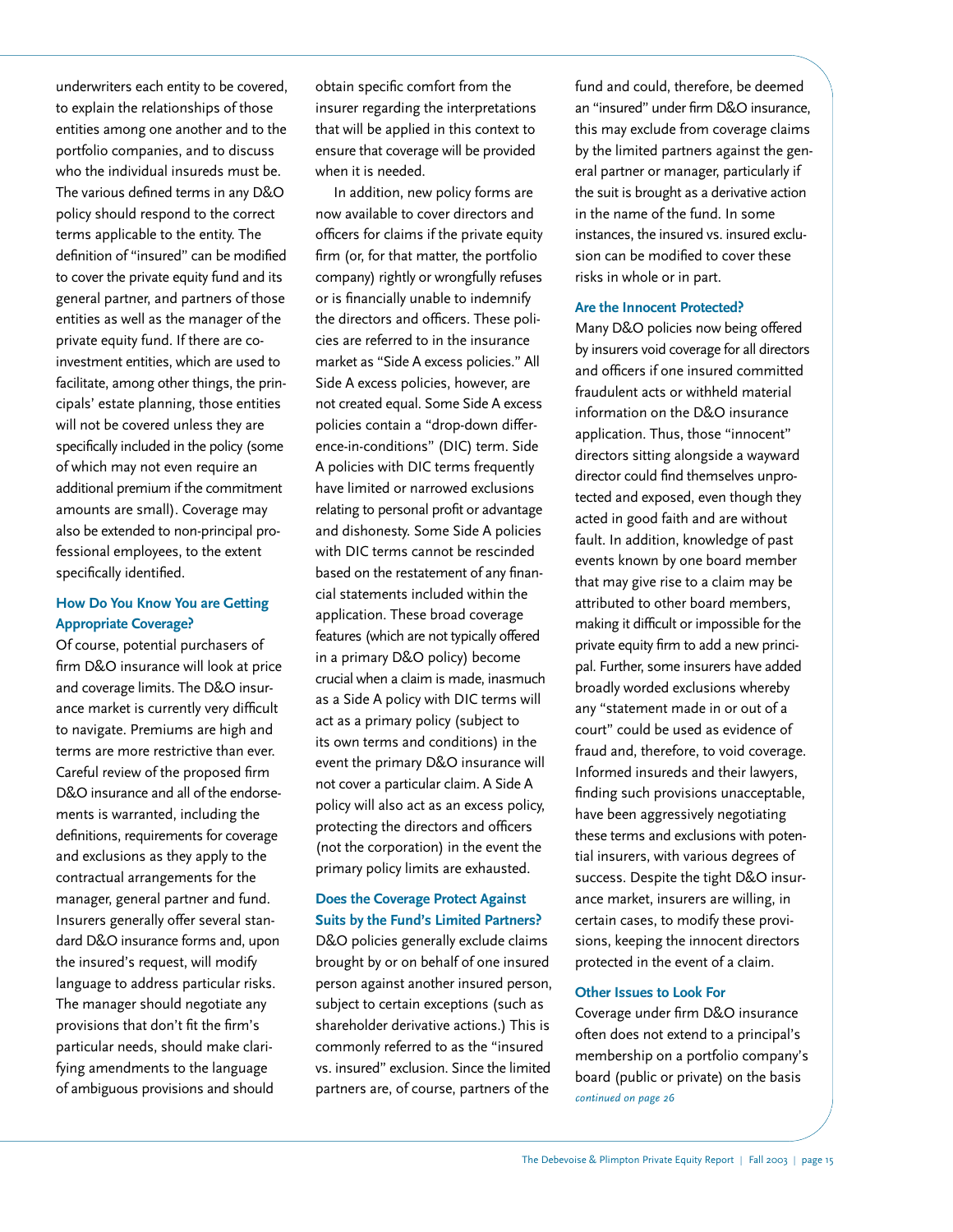# alert

# SEC Staff Recommends Registration of Hedge Fund Advisers – Private Equity Advisers Likely to Be Unaffected

As we went to press, the SEC Staff issued its report and recommendations on hedge funds, culminating after a yearlong study and investigation. The key recommendation made by the Staff was that hedge fund advisers of a certain size be required to register with the SEC by amending a rule to the Advisers Act. The Staff noted that registration would have at least one significant effect beyond increased SEC oversight: it would effectively increase the minimum investment requirement for investors

in some hedge funds because registered advisers are generally prohibited from charging performance fees unless investors have at least \$750,000 invested with the adviser or have a net worth over \$1.5 million.

The Staff recommended that sponsors of private equity and venture capital funds not be subject to the new registration requirement. Rather, they would continue to be subject to the current regime, which exempts advisers with fewer than 15 clients. Finally, the Staff

requested the Commission to consider eliminating the general solicitation restriction for hedge fund offerings limited to highly sophisticated investors (*i.e.*, individuals owning \$5 million or more of investments and institutions owning or managing \$24 million or more of investments).

We will update you with a fuller description of the report in our Winter 2004 issue. **0** 

*— Jennifer A. Spiegel* jaspiegel@debevoise.com

# Recent and Upcoming Speaking Engagements

| October 9            | Andrew N. Berg<br><b>Corporate Debt Restructurings</b><br>New York, NY                                                                     |
|----------------------|--------------------------------------------------------------------------------------------------------------------------------------------|
| October 20           | David H. Schnabel<br>The Use of Partnerships & Disregarded Entities in Corporate Planning<br>Institute on Federal Taxation<br>New York, NY |
| October 30-31        | Woodrow W. Campbell, Jr., Chair<br>Private Equity Funds: Current Issues in Structuring and Fund Terms                                      |
|                      | Paul S. Bird<br><b>Fundamentals of Private Equity Investing: Parts I and II</b><br>Ethical Issues: "Noisy Withdrawal" Under Sarbanes-Oxley |
|                      | Private Equity Forum: Legal & Financial Strategies for Dealmaking<br>in a New Regulatory Regime<br>New York, NY                            |
| November 13-14       | Franci J. Blassberg<br><b>Negotiating Corporate Acquisitions</b><br>New York, NY                                                           |
| <b>January 13-14</b> | Franci J. Blassberg<br><b>Corporate Governance: Managing Risk for the GP</b>                                                               |
|                      | Michael P. Harrell<br>Partnership Strategies and Structures for GPs and LPs                                                                |
|                      | The 2004 North American Private Equity COOs and CFOs Forum<br>New York, NY                                                                 |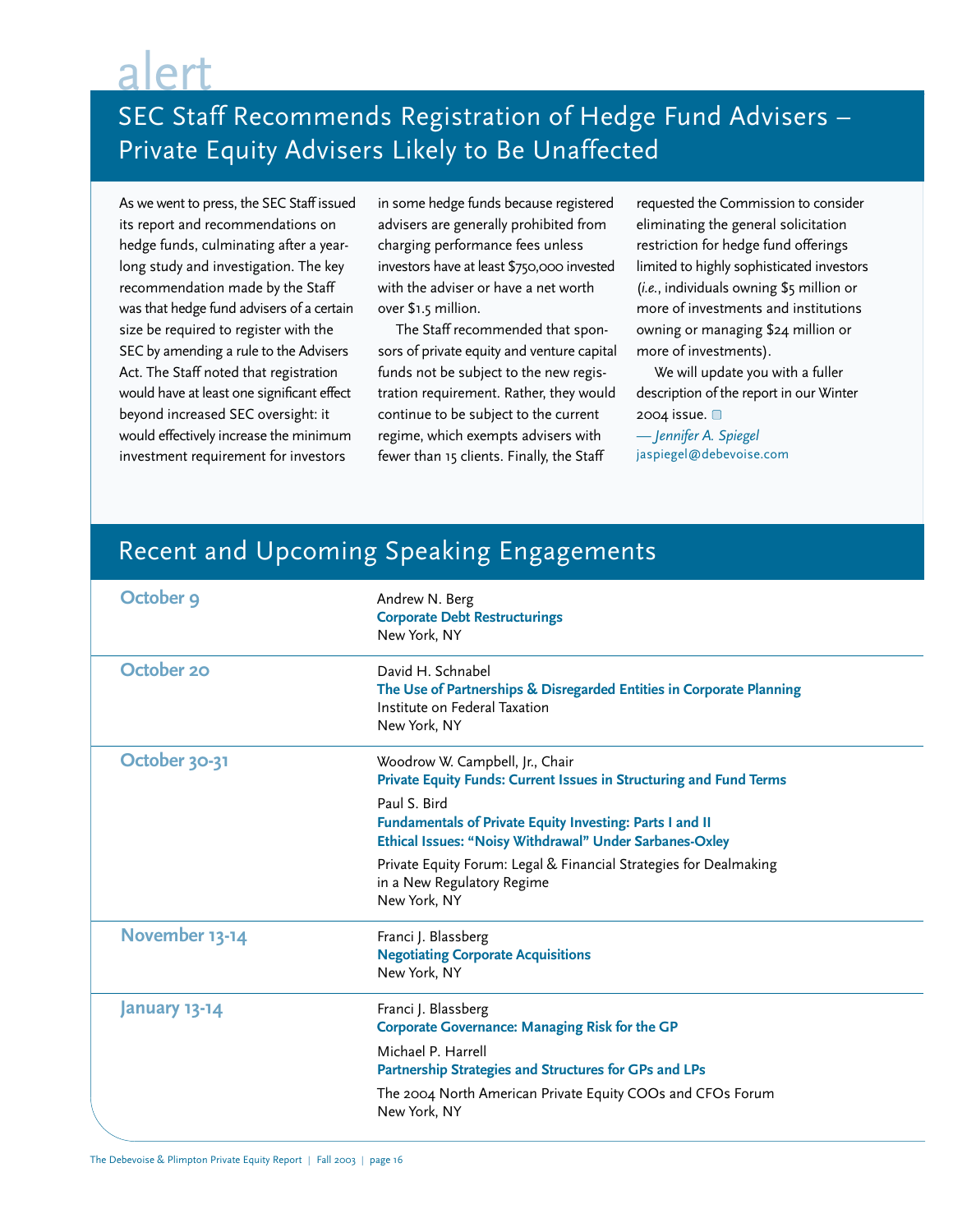# UK Provides Relief for Carried Interest Holders from Application of New Tax Rules

The UK's Finance Act 2003 changes significantly the UK tax treatment of equity-based compensation plans. The new rules, in Schedule 22 of the Finance Act, apply to grants of "restricted securities" after April 16, 2003 to employees who are both "resident and ordinarily resident" in the UK.<sup>1</sup> Grants of carried interest in a private equity fund to UK-based executives are within the scope of Schedule 22 and therefore are potentially subject to adverse UK tax treatment. In a significant concession to the private equity industry, however, the UK Inland Revenue recently published a safe harbor that limits substantially the application of Schedule 22 to carried interest holders.

### **New Tax Treatment of Restricted Securities**

If Schedule 22 applies to a grant of restricted securities to an employee, he or she will be subject to a tax regime that is similar to the rules applicable to U.S. "section 83(b) elections:"

• If the employee and his or her employer make a joint election within 14 days of the grant, the employee will be subject to UK income tax up front on the excess of the fair market value of the securities at the time of grant, ignoring the negative impact of any vesting, transfer or other restrictions on the

securities, over the amount that the employee pays for the securities. The employee, however, will not be subject to additional tax charges under Schedule 22.

• If the employee and his or her employer do not make the election, the employee will still be subject to UK tax on the excess of the fair market value of the securities at the time of grant over the amount that the employee pays for the securities, but in this case fair market value will be determined taking into account the negative impact of any vesting, transfer and other restrictions. The employee, however, will be subject to additional UK income tax on the earlier of the date that the vesting or other restrictions lapse and the date that the executive sells the securities, based on the gross value of the shares at the later date multiplied by the percentage discount, determined at the time of grant, attributable the vesting, transfer and other restrictions.

Whenever the employee is subject to income tax under Schedule 22, the employer and the employee will also be subject to a corresponding UK employment tax charge.

The significance of Schedule 22 to a private equity fund executive who is resident and ordinarily resident in the UK is that, if Schedule 22 applies to a grant of carried interest, the executive may be subject to a significant income and employment tax charge at the time of the grant of carried interest and each time the executive's share of the carried interest increases (if the executive and his or her employer make the election), or at the time that the vesting *she is present in the UK. continued on page 26*

restrictions lapse or the fund makes carried interest distributions (if the executive and the employer do not make the election). In either case, the impact of Schedule 22 would be of particular significance to an executive who is not domiciled in the UK and who, in the absence of Schedule 22, would not be subject to UK tax on all or part of his or her carried interest distributions under the UK's remittance-based tax system.

### **Safe Harbor for Carried Interest**

The Inland Revenue recently provided a safe harbor from the application of Schedule 22 in relation to carried interest holders. Under the safe harbor, the issuance to an executive of securities representing a share of the carried interest in a private equity fund, and subsequent increases in the executive's share of the carried interest, will not be subject to tax under Schedule 22 if the issuance occurs at the time the fund is formed, or if the issuance or increase occurs at a time when the aggregate value of the fund's portfolio investments does not exceed the aggregate acquisition price of the portfolio investments. The safe harbor does not address specifically the grant of carried interest that relates to some but not all of the portfolio investments of a fund (for example, the issuance to an executive of securities representing carried interest that relates only to profits from future portfolio investments), however, under the principles articulated in the safe harbor, this type of grant would not be subject to tax under Schedule 22.

To qualify for the safe harbor, the fund and the executive must satisfy a

*<sup>1</sup> Generally, an individual will be treated as resident and ordinarily resident in the UK upon arrival if he or she arrives in the UK with an intention to remain in the UK for at least three years. An individual who does not arrive in the UK with this intention will become resident and ordinarily resident if he or she subsequently develops an intention to remain in the UK for more than 3 years from arrival. Also, if an individual remains in the UK for an average of 91 days or more each tax year, the individual will become resident and ordinarily resident in the UK at the beginning of the fifth UK tax year during which he or*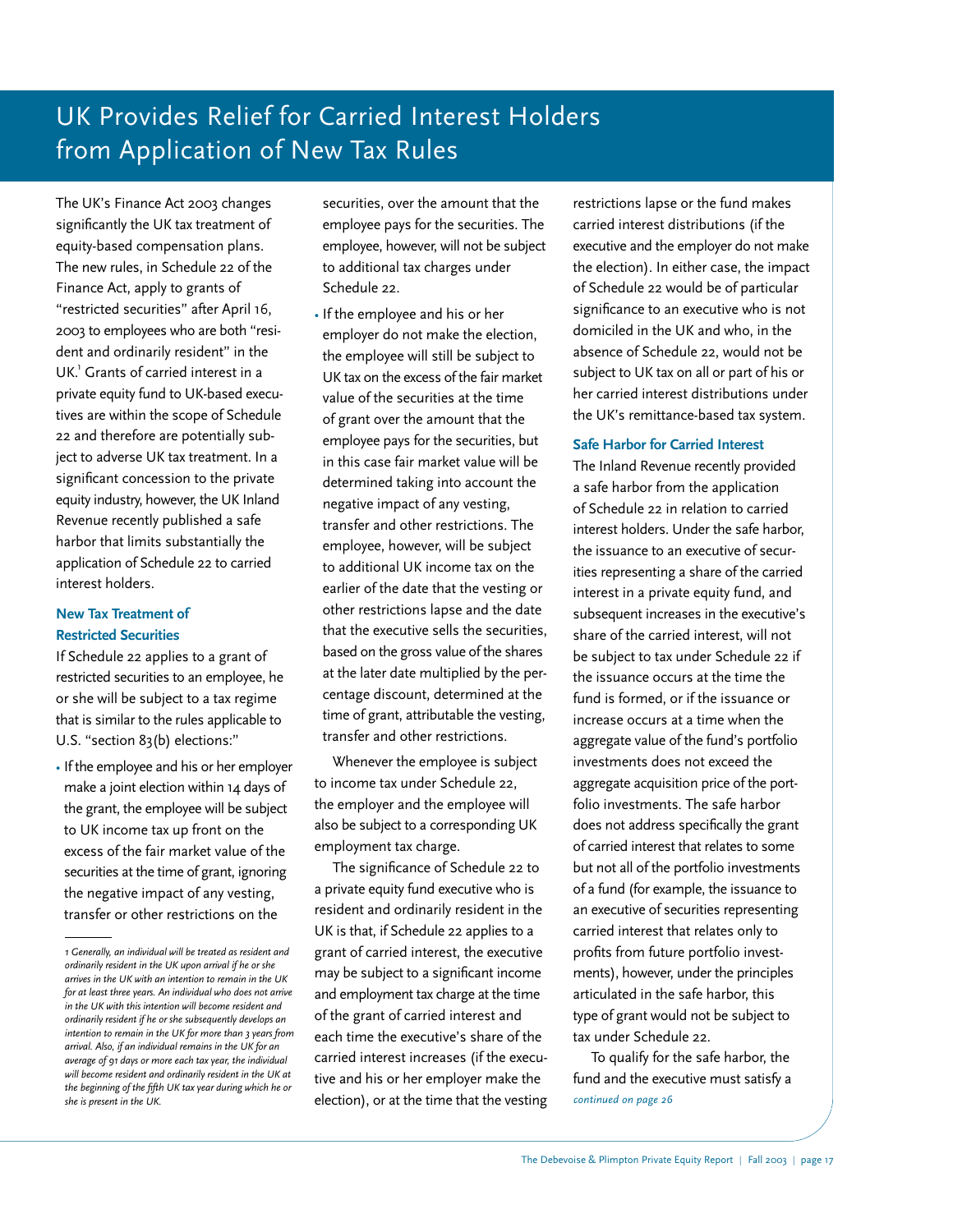## Is It Time for a Power Play?

*As the blackout of this past August brought close to home, the last few years have not been good ones for the power-generation sector. Challenging times for the power-generation sector may create powerful opportunities for private equity players. The combination of headline-grabbing reports of manipulative energy trading (and whopping penalties), overbuilding, the recession and regulatory uncertainties have caused values reached in 2000 to plummet, offering potentially attractive investment opportunities to those who continue to have access to capital and the requisite knowledge base to evaluate this complex market sector. Not surprisingly, private equity players are showing increased interest in this field.*

### **How Did Things Get This Bad?**

The recent downward spiral in the power sector is the result of a combination of factors. Not so long ago, independent wholesale power producers (IPPs) were viewed as the lean-and-mean players in the industry, unencumbered by rate regulation and the overhead and bureaucracies seen as the hallmarks of integrated investor-owned utilities. In the post-Enron era, the volatility of energy prices, the collapse of energy traders and the threat of overcapacity posed by recent construction, have left most IPPs and companies operating in the merchant energy market, trading at a small fraction of their values of only two years ago.

The decline in the equity market has been accompanied by significant negative impact on the credit profile of power-sector companies. Ratingagency downgrades were commonplace throughout 2001 and 2002. Virtually all pure-merchant IPPs had ratings below investment grade by the end of 2002 – a function of declining coverage and increased leverage ratios. Deteriorating credit ratings have, in turn, triggered significant collateral calls under powertrading contracts, while at the same time making access to capital a much more expensive proposition. The crunch has been particularly acute for those companies that relied upon short- or medium-term debt, as the prospect of refinancing has become more tenuous. Facing spiking credit

spreads, buyers have turned into sellers. Some owners have simply handed over the keys to their banks.

Prevailing energy prices have contributed to the slump. The combination of a weakened economy and perceived overcapacity has translated into declining prices (or so-called forward spark spreads) for the near to medium term. Bankruptcy seems not too far off for those deepest into the downward spiral.

### **Where Does It Go From Here?**

It should come as no surprise that one outgrowth of these developments has been an increasing number of generation assets being put up for sale by strapped industry players. While the volume of sales in 2001 and 2002 may not have outstripped that of the late '90s, many of the industry's traditionally active buyers have been sidelined by the prevailing credit crunch, or transformed into sellers. The result is a buyer's market, with many former buyers out of the game.

Faced with these developments, certain players with access to capital, including some private equity firms, have seen an opportunity. MidAmerican Energy emerged as Berkshire Hathaway's platform for investment in the energy sector. KKR teamed with Trimaran Capital Partners to buy DTE Energy's electric transmission assets. Another private equity firm has purchased gas pipeline facilities from the Williams Companies. As a general matter, however, the sales to date have involved transportation assets (*e.g.*, transmission systems or gas pipelines) or generation assets with future output that has been sold under long-term supply or output contracts. To date, very few, if any, pure merchant plants (*i.e.*, generation plants that must rely entirely on sales in the wholesale energy market) have changed hands, although the field of potential sellers appears to be growing.

### **Why Private Equity?**

Private equity firms have a couple of things going for them in the current market. First, and most importantly, they have the ability to access substantial equity capital on an assured and timely basis. Private equity players may have other advantages, as well:

- As private entities, they may have a greater willingness and ability to expand into the energy sector, which has had more than its share of headline-grabbing scandals that may prompt those closer to the glare of public opinion to hesitate.
- In at least some instances, private equity firms may enjoy a regulatory advantage over other market players. A neighboring integrated electric utility may face tough scrutiny by both the Justice Department/FTC and the Federal Energy Regulatory Commission as to the competitive implications of any acquisition that would expand or *continued on page 27*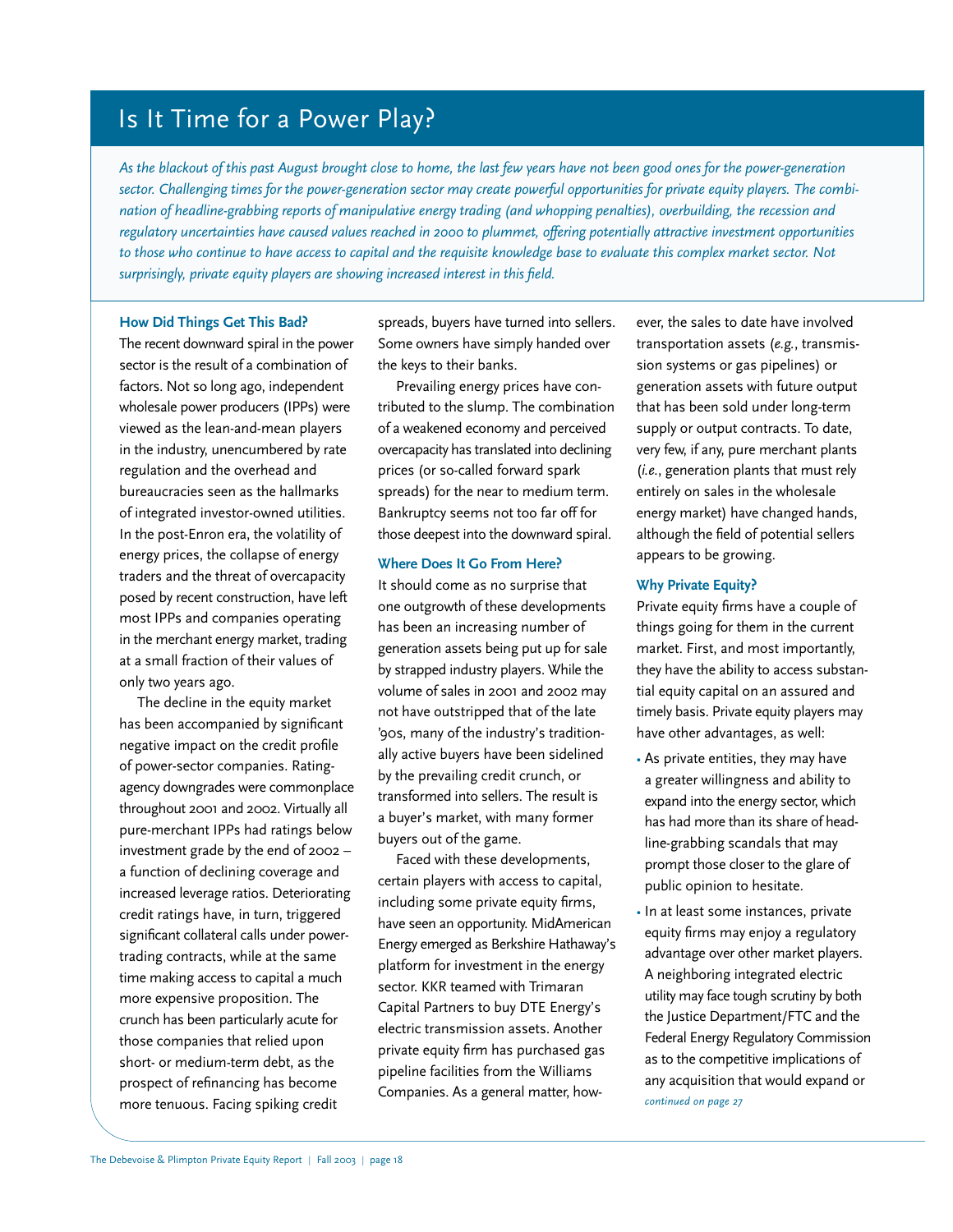# alert

# Germany to Modernize Fund Laws

In an effort to attract foreign investment funds and managers, the German Ministry of Finance recently published its long-awaited draft of legislation for reform of Germany's heavily criticized and outdated public investment fund and tax laws. The laws will now be considered by the German Parliament and are expected to become effective on January 1, 2004.

Although the focus of the legislation is on the offer and sale of public funds in Germany, there are some new provisions that are meaningful to our private equity clients. The legislation provides that investment management companies regulated in another EU member state and complying with the UCITS regime can provide fund-management services, including investment advice, distribution and depositary services, to German clients. This should make it easier for our private equity sponsors with subsidiaries licensed in London, for example, to provide cross-border services in Germany.

With respect to *non-European* investment management companies, the Ministry of Finance has the power to promulgate a kind of passporting regime, depending upon reciprocity in the relevant non-European home country. We are hopeful that the reciprocity will be used to permit U.S. managers registered with the SEC to offer services in Germany.

Moreover, codifying recent practice, outsourcing of discretionary investment management will be expressly permitted. U.S. and other non-European investment managers can import their investment management services into Germany by entering into an outsourcing agreement with either a German-licensed management company or another licensed European management company that is passported in Germany. While outsourcing of portfolio management has in practice been used over the past few months, the new law explicitly blesses these arrangements and makes clear the specific basis on which they can be implemented.

For the first time, Germany will also permit the organization and offer of hedge funds for sale in Germany. The much-hyped hedge fund provisions

offer little additional opportunity for private equity sponsors, though. A German hedge fund cannot invest more than 30% of its net assets in unlisted securities, such as direct investments in private equity or private equity funds. In fact, the Ministry of Finance clearly stated that the hedge fund provisions were meant to prevent hedge funds from being used as pseudo-private equity funds.

The new Act will also make significant changes to the taxation of funds, especially foreign funds, sold in Germany. The existing distinction between white, gray and black funds, and the penalizing taxation of black funds will be abolished after a transition period of two years. We will provide you with a more detailed analysis of these tax changes in an upcoming issue of *The Private Equity Report*.

*— Marcia L. MacHarg* mlmacharg@debevoise.com

*— Patricia Volhard* pvolhard@debevoise.com

*— Christian R. Doerre* crdoerre@debevoise.com

## How "Independent" is Independent Enough? (cont. from page 3)

remember, however, is that a "house independent," depending on the nature and extent of any ties with the private equity firm, may not be able to act as an independent director in a situation in which the company has a serious conflict of interests with the private

equity firm – *e.g.*, serving on an SLC if there's derivative litigation against the private equity firm, or serving on a special committee to consider a going private transaction involving the firm. Private equity firms should also remember that relationships with directors may in some contexts be disqualifying, even if they're not economic relationships. *— Meredith M. Brown* mmbrown@debevoise.com

*— William D. Regner* wdregner@debevoise.com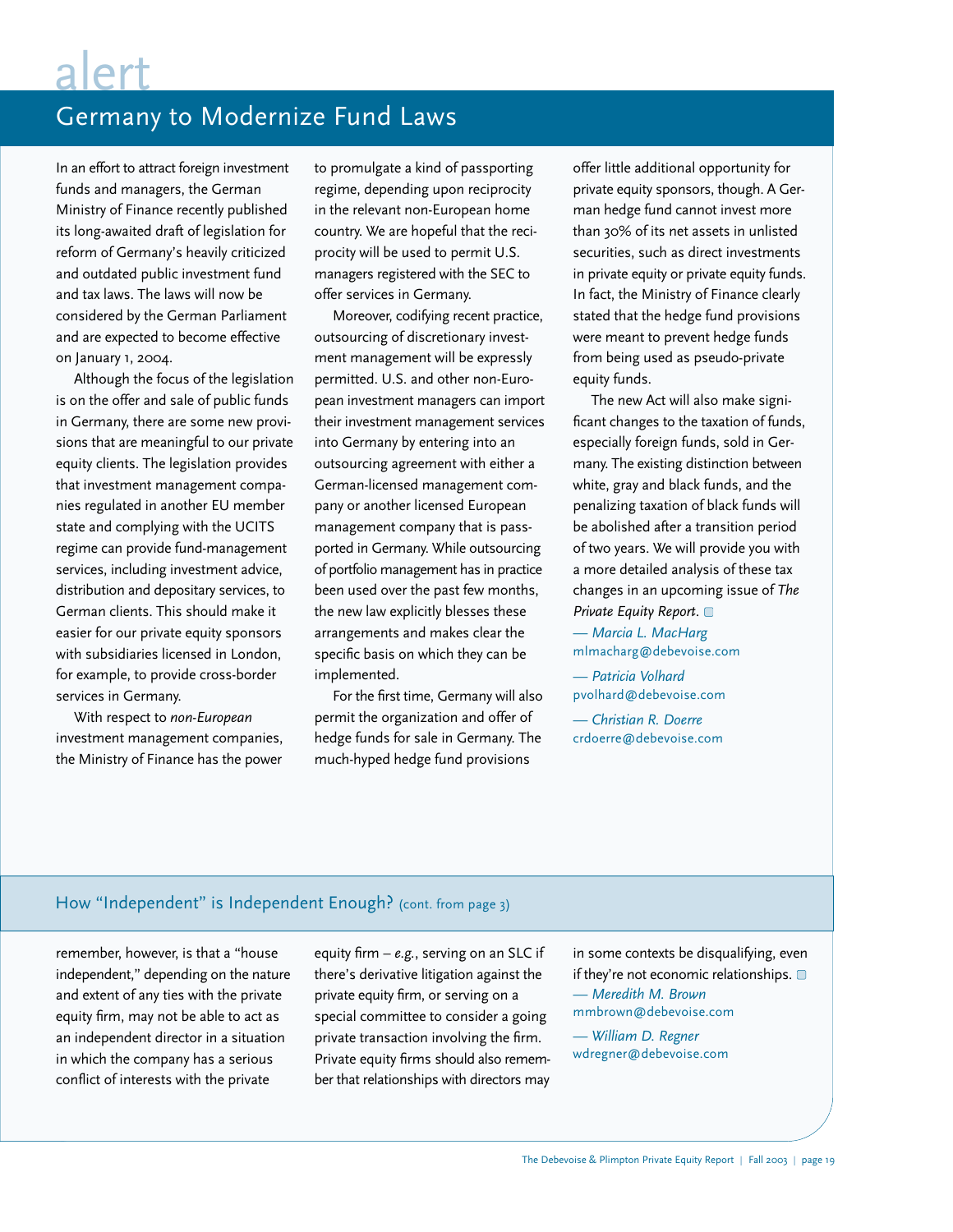### Presented for Your Approval: Parachute Payments Enter the Twilight Zone (cont. from page 1)

recipient's "base amount," which, in the case of an employee, is generally the individual's average W-2 compensation for the five calendar years preceding the calendar year in which the change of control occurs.<sup>1</sup> This amount is usually referred to as the "Safe Harbor Amount."

This tax (and the loss of the deduction) does not apply with respect to change of control of a corporation that had no class of stock that was readily on an established securities market $2$  immediately prior to a change of control so long as, after adequate disclosure to shareholders of all material facts concerning all payments that would be subject to such tax, the persons who, immediately prior to the change of control, owned at least 75% of the voting power of all outstanding stock of the corporation entitled to vote approved the making of such payments. This approval must determine the right of the affected individuals to receive the applicable payment.

### **Prior Practice**

What this has meant in the past is that, whenever any compensatory plan, program or arrangement has been adopted by a closely held company, shareholders would approve the provisions of that arrangement which would

permit the payment of additional compensation (or that would accelerate the timing of the payment of such compensation) upon a change of control. Thus, when a new stock-option plan was implemented that had a provision to accelerate vesting upon a change of control, or an employment agreement was being negotiated that would provide for severance benefits (whether or not specifically related to the occurrence of a change of control), the approval of the requisite shareholders would be obtained at that time. This allowed the participants in the plan or the employee covered by the agreement to know with certainty what benefits would be payable upon a change of control, and still provide the opportunity to preserve the deduction for the corporation and for the employee to avoid the added tax. The only perceived risk was that the shareholder population might change sufficiently prior to the actual change of control so that those who approved the payment would not qualify to grant the required approved; that is, the approving shareholders would not constitute 75% of the shareholders of the outstanding stock entitled to vote at the time of the change of control.

### **The New Standard**

The Revised Regulations now specify that to meet the applicable disclosure requirements there must be "full and truthful disclosure of the material facts" surrounding the parachute payments that are the subject of the shareholder action. However, in defining what is material, the IRS has made it virtually impossible to meet this standard of approval prior to knowing the details of the actual change of control upon which the payments are eventually to be made:

For each disqualified individual, material facts that must be disclosed include, but are not limited to, the event triggering the payment or payments, the total amount of the payments that would be parachute payments if the shareholder approval requirements... are not met and a brief description of each payment (*e.g.*, accelerated vesting of options, bonus, or salary). An omitted fact is considered a material fact if there is a subsubstantial likelihood that a reasonable shareholder would consider it important.<sup>3</sup>

Thus, while not all payments that would or could be parachute payments need be presented to shareholders for approval, the IRS requires disclosure of all parachute payments for the approval of any such payment to be effective. This presents two huge practical problems:

1. How does the corporation identify the "total amount of the payments" that would be parachute payments in advance of the actual transaction?

2. If an employee is to receive more than one parachute payment, how does the approval of each such payment both determine the right to receive the payment and discuss all of the payments that may be made?

Presumably, the IRS would have to recognize that the "total amount" may be determined by a formula, since it is often the case that the actual amount payable to shareholders in a change of control will not be known at least until closing (such as in a stock for stock deal where the value of the consideration to be received can fluctuate with market prices) or after closing (such as where there is a closing balance-sheet adjustment or an escrow arrangement or earn-out that is not settled until well after closing). It might be possible to

*<sup>1</sup> If the employee has been employed less than five years, the average is generally determined based on his or her period of employment.*

*<sup>2</sup> Because this provision treats all entities that are considered part of the same control group of corporations for federal tax purposes as a single entity, to use this exception, no other company under common control with such company can have any class of stock that is traded on an established securities market.* 

*<sup>3</sup> The IRS has also stated that the disclosure must be made to every shareholder of the corporation entitled to vote. Since these shareholders are determined "immediately prior to the change in control," any change in the composition of the shareholders (other than during the limited grace period permitted under the regulations) would cause this condition not to be satisfied.*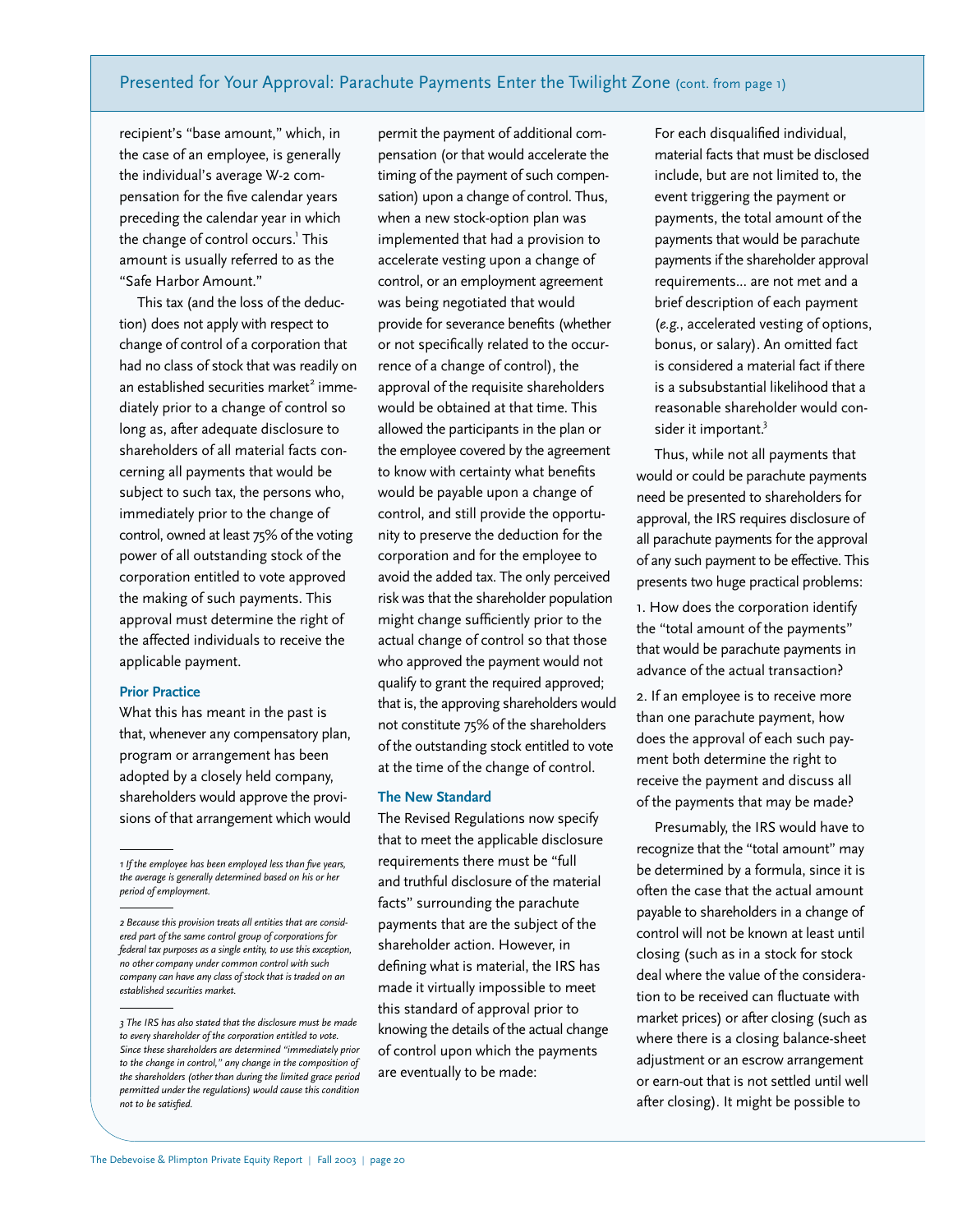assert that this disclosure requirement can be met by illustrating the effect of the change of control provisions at various stock prices or with the application of other sets of assumptions (such as the date at which an employee's employment would terminate due to a change of control), so that shareholders would generally understand the amounts that could possibly be payable upon an actual change of control. However, the IRS position on the first issue clearly precludes the ability to give a blanket approval of a generic provision, such as with respect to a change-of-control provision in a stockoption plan, as the shareholders will not know the amount payable to each employee, nor will they be able to determine such amount pursuant to a formula, as they will not know the amount of options that each such employee will eventually hold.

Moreover, even if the shareholders were to approve each and every compensatory arrangement that contained any change of control provisions, the requirement that the shareholders receive disclosure of all parachute payments cannot be met if an employee receives a stock-option grant with change-of-control provisions, a severance commitment or a retention payment after the date on which a prior change of control benefit has been approved. For example, if an executive is granted stock options, the vesting of which is contingent on a change in control, in year one; awarded in yeartwo participation in a bonus plan that pays prorated payments in the event of a change of control; and granted a severance commitment in year three (whether or not specifically contingent on a change of control), none of these payments could be approved by shareholders at the time that they were adopted and satisfy the requirements imposed by the IRS in the Revised

Regulations. If each were approved as adopted, the corporation could not give the shareholders adequate disclosure at the time of adoption of the first two benefits in the example, because all parachute payments would not be known at that time due to the addition of the third benefit. Moreover, as the shareholder approval "must determine the right of the disqualified individual to receive the payments," approval after adoption will generally not satisfy this condition. Thus, approval of the first two benefits could not be obtained when the last benefit is approved, because these earlier benefits will already have been approved or committed when the last benefit is adopted.

#### **What the Executives Will Want**

It is unlikely that the employees at privately held companies will be willing to leave to some future shareholder vote the question of what severance that they will receive or what happens to their options in the event of a change of control. They will argue (as do the executives at public companies) for certainty and for the corporation to bear the possible impact of the parachute provisions by providing a full tax grossup so that the corporation pays all the costs associated with the additional tax on the employees, including the income and employment taxes payable with respect to the gross-up. And the cost of the gross-up (which itself will be entirely non-deductible) will be in addition to the lost tax benefits that the corporation will incur due to the denial of the tax deduction.

#### **Recommendation**

The best solution is half a loaf now, with the rest to come on a contingent basis. That is, change-of-control provisions would be incorporated into the various compensatory agreements, as they have been in the past. Now, however, all com-

pensatory arrangements would provide that, in no event, will the amounts payable in connection with a change of control exceed the Safe Harbor Amount referred to above, unless the shareholders vote, in connection with the transaction, to remove the cap. Existing programs could be revised to add such a limit. This may require employee consent, but if there is no commitment regarding a gross-up, the employee will very likely benefit from the proposed revision, because he or she will bear the burden of the added excise tax. Employees who have gross-ups will be reluctant to give them up, but that could be made a condition of any future compensation award that is made (including an additional award that is an inducement to waive the gross-up).

By imposing the cap, the employees would have a commitment up to the maximum amount that could be paid to them without the additional tax being applicable, which can provide them significant benefits given the favorable way in which the parachute impact of certain awards – such as time-vested stock options – is measured for purposes of applying such a cap. And, if the shareholders agree to lift the cap, the full benefits would be paid, without a tax and without the loss of any tax deduction. Moreover, the corporation could even commit to employees to exercise its commercially reasonable best efforts to obtain the necessary shareholder approval at the time of the transaction. No shareholder should make any legally binding commitment prior to the time the actual vote is sought in connection with the actual change of control transaction. However, a shareholder might, in appropriate circumstances, earlier express its thencurrent intention to support the waiver of the cap if and when requested.  $\blacksquare$ 

*— Lawrence K. Cagney* lkcagney@debevoise.com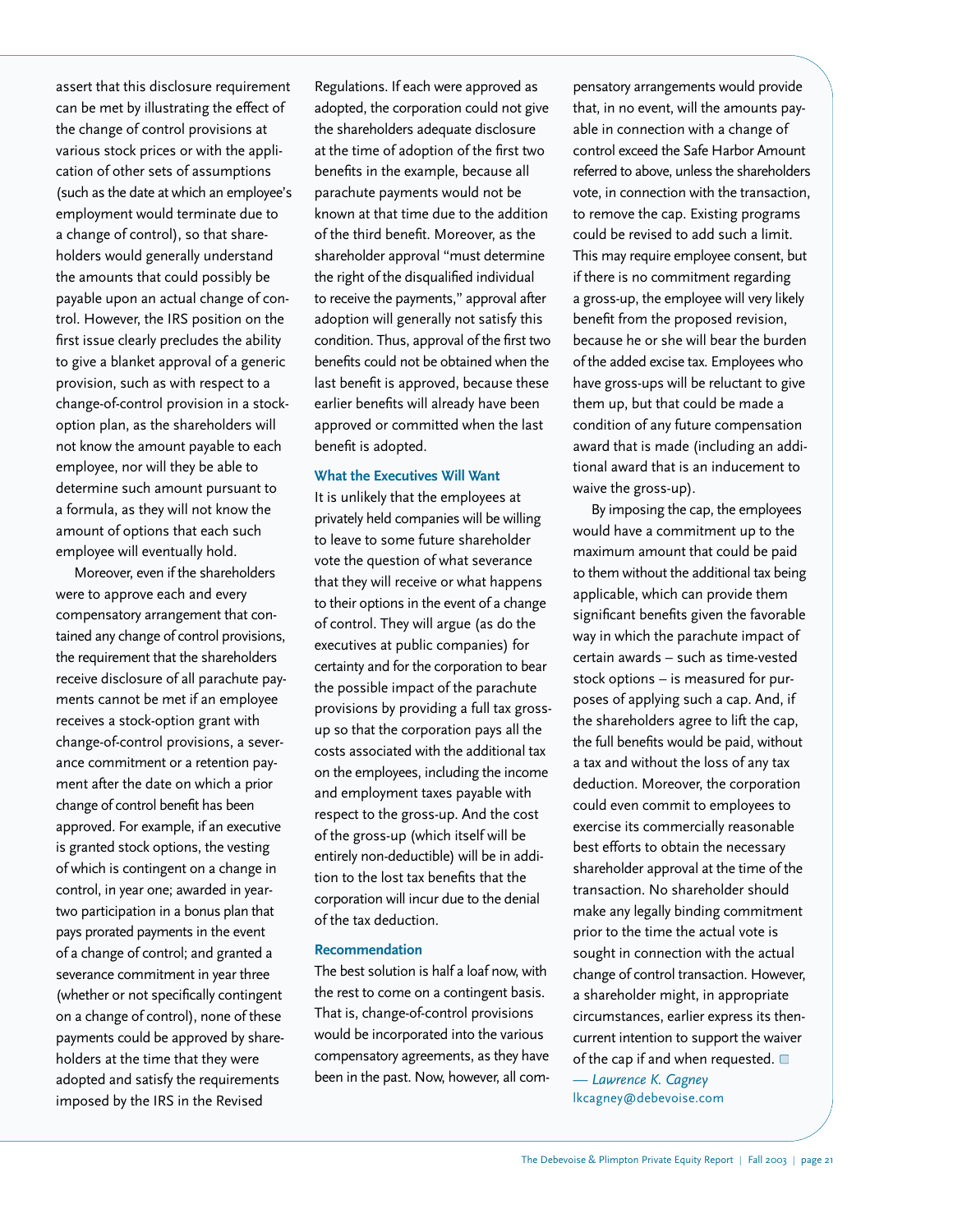### Fund Terms and Conditions: Beware of "Solving the Valuation Conundrum" (cont. from page 5)

Those assumptions may change over time (look, for example, at valuations in the telecommunications and energy industries today versus 1999). Investing in privately held concerns means that there is no reliable market available for comparison.

However, there are some things investors and sponsors can do to help lessen some of the tension surrounding valuation issues. Investors can take steps to educate themselves, such as under-

standing their sponsors' valuation methodologies and discussing with the general partner the fund's approach to distributions when there are problems in the portfolio. Sponsors, in turn, while continuing to pursue uniform standards, will be well served by maintaining open lines of communication with their investors about the fund's investments. Sponsors need to be frank with their investors when a portfolio company is troubled, take write-downs when warranted and take steps to assure their limited partners that they are doing everything in their power to avoid a clawback situation. Trust on each side that the other party is working towards understanding the particular portfolio and doing what is necessary to avoid a clawback can go a long way toward avoiding this particular risk of private equity investing.

*— Jennifer J. Burleigh* jjburleigh@debevoise.com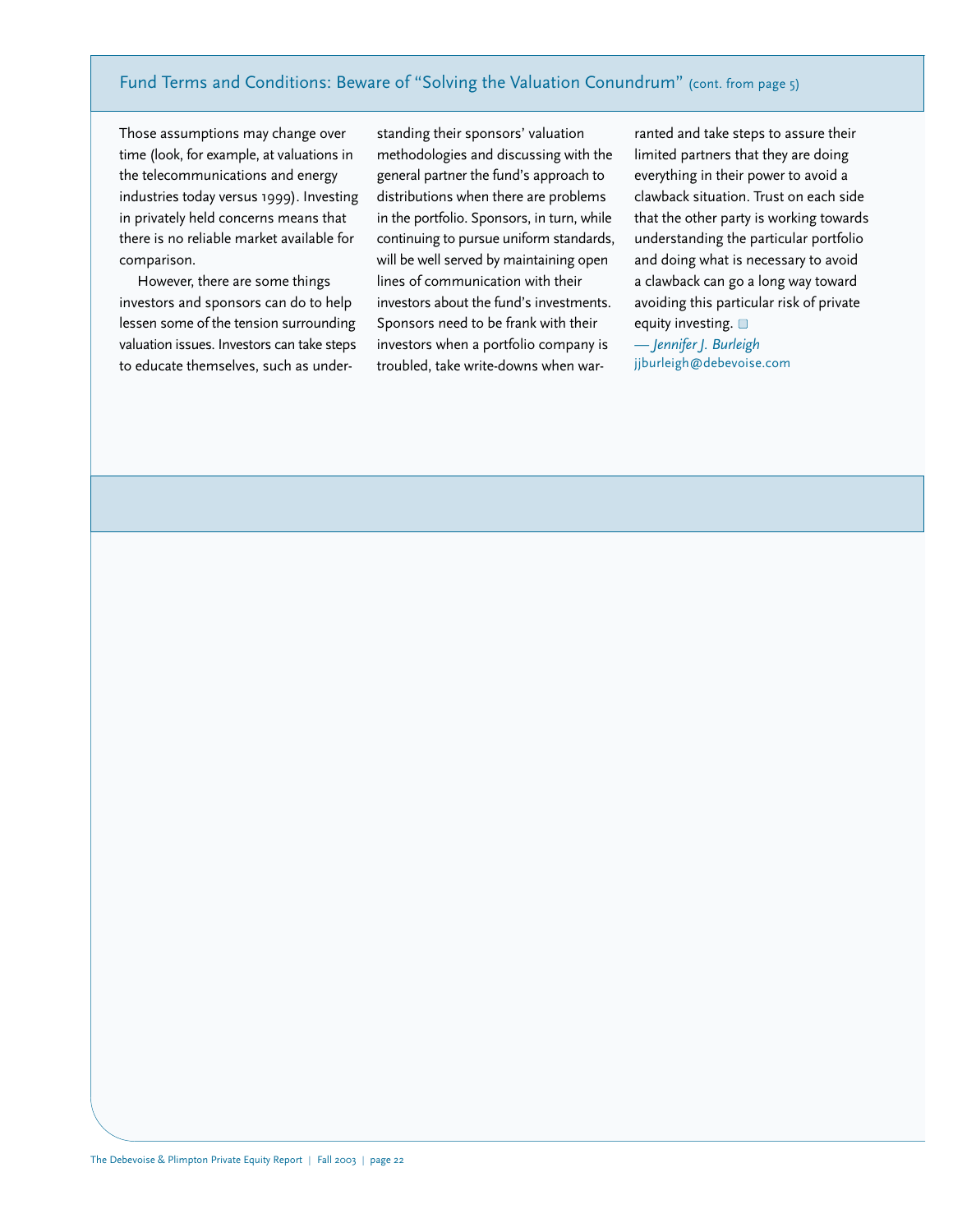ment and then discount back using a government-prescribed interest rate to the date the lump-sum payment is to be made. This is a hard-and-fast rule, and by requiring that the governmentprescribed discount rate be used is intended to prevent individuals (who might not know about present value concepts, etc.) from "selling" their pension benefit for too little.

Early designers of cash balance pension plans wanted the lump-sum payment always to equal the individual's account balance at any time. That was one of the hoped-for design "features" or selling points of cash balance plans. Young and mobile workers would know that their benefit at any time was their account balance, which was portable in that they could take the money if they left the company (and roll it over into an IRA or other plan if they desired).

Thus the goal of the designers of cash balance plans was to "force" the early lump-sum payment to equal the account balance. The only way to be sure of this is to project forward from

*The IBM case broke some new ground in the dispute over cash balance plans because the district court judge found that in addition to all of these other problems with cash balance plans, the plans actually violated a provision of ERISA that acted as a prohibition against age discrimination.*

termination of employment to normal retirement age, and then discount back again at the same interest rate. Thus, one approach would be to take the account balance and project forward at the interest rate that would be credited to the account balance under the plan, and then discount back using that rate. That, however, was found to run afoul of the requirement that the early lump sum be discounted back from the normal retirement age benefit *at the government-prescribed interest rate*.

The other approach to "force" an early lump sum to equal the account balance would be to project forward at the government-prescribed interest rate and then, safely, discount back at that same prescribed rate. However, when a different (and more favorable) method is used to credit interest on the accounts of those employees who have not left service, this approach denies the participant a portion of his or her accrued benefit. For example, if the plan provides that an individual's account balance will generally be credited at a floating one-year T-Bill rate, then that is what has to be used to project forward to normal retirement age, rather than the rate that the government prescribes for use in discounting the normal retirement benefit back to its present value.

So the bottom line is: A cash balance plan is subject to the rules for defined benefit plans. When calculating early lump-sum payouts, the *plan* rate must generally be used to project forward to normal retirement age. The government-prescribed rate must be used to discount back. These rates will usually

differ, so the hypothetical early lumpsum payment calculated for each individual will, as a result, differ from the individual's account balance. This was the issue for Xerox, and a costly one because the normal crediting rate was much more generous than the applicable discount rate.

These mismatch quirks could cut either way, depending on the difference between the rate being used to project the account balance forward to normal retirement age versus the rate that must be used to discount back to determine the lump sum. (Although the plan should be able to use the account balance as a floor, that is, as the minimum amount payable.) In Xerox's case, it helped the individuals. Which is why the plan participants sued. The law does, however, seem settled that there is no "hybrid" exception to the defined benefit pension plan rules on how to calculate lumpsum payments made ahead of normal retirement age. Buyers of companies should make sure that any cash balance plans in the target company have tackled this issue and that early lumpsum payments as well as employee disclosure of "lump-sum" account balances has been accurate.

### **The Trouble With Cash Balance Plans: Round 3**

The *IBM* case broke some new ground in the dispute over cash balance plans because the district court judge found that in addition to all of these other problems with cash balance plans, the plans actually violated a provision of ERISA that acted as a prohibition against age discrimination.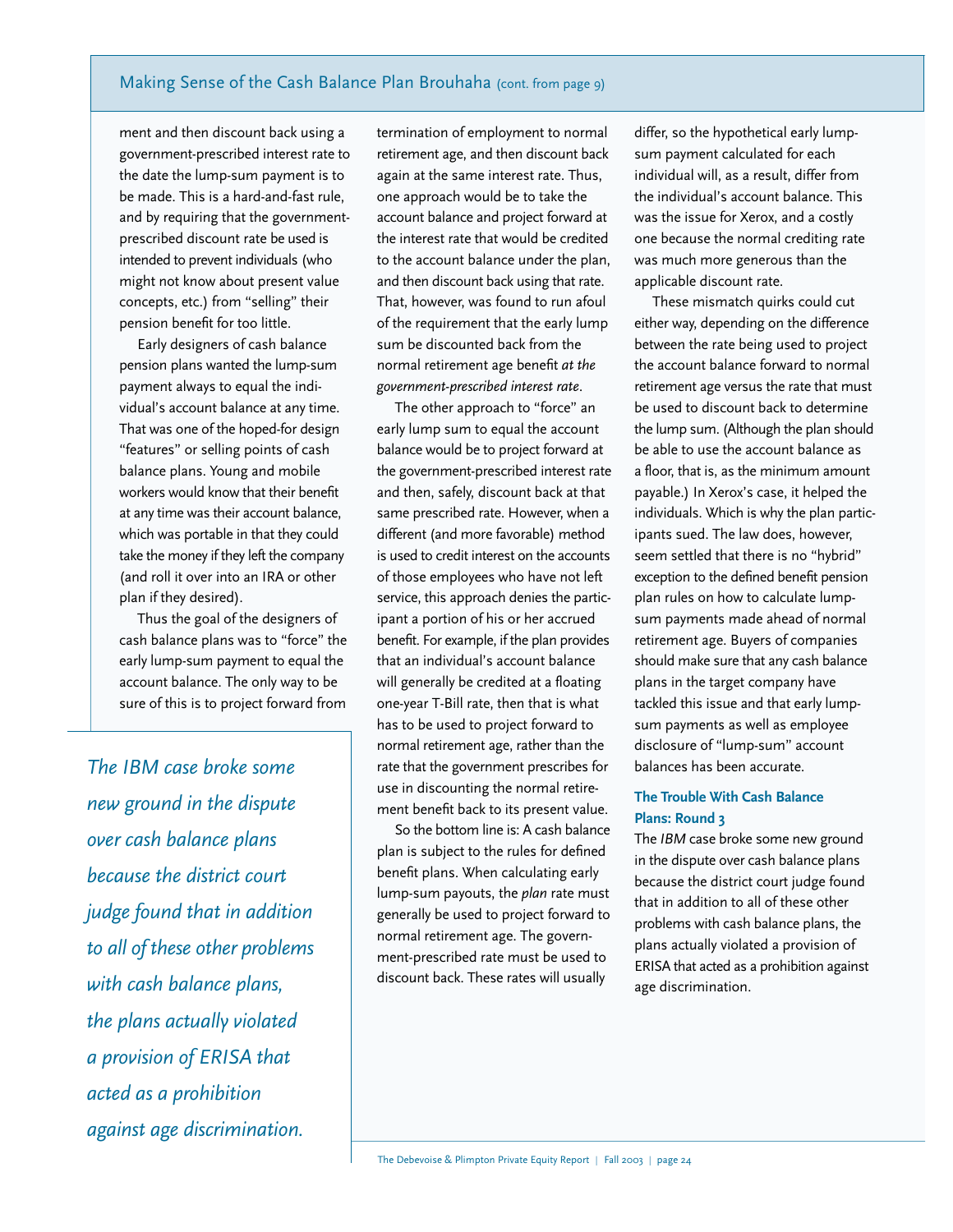The district court's reasoning was seductively simple (and distressingly conclusory), and can be summarized as follows: Section 204(b)(1)(H) of ERISA prohibits a plan from reducing "the rate of an employee's benefit accrual…because of the attainment of any age." Although the law does not define what "the rate of an employee's benefit accrual" means (that would be too helpful), it must be measured by the value of an annuity commencing at normal retirement age (65). If there are two employees identical except for age, a cash balance plan formula that credits them with the same formula amount discriminates against the older worker. How can this be? Because that same dollar credited to the younger employee will grow over time and produce a larger annuity at his normal retirement date, whereas the dollar credited to the older employee will not grow as much because there is less time for the employee to receive the interest credits before retirement.

This article is not the place for a detailed discussion of the merits of the district court's decision in the *IBM* case, but suffice it to say there are some flaws in the court's reasoning. Another district court in *Onan Corporation*, a particularly detailed opinion, also examined this same question and held exactly to the contrary, reasoning that a review of the legislative history showed that the provision at issue was intended to apply *only* to situations where the employee continues to work beyond normal retirement age, a fact that is apparent from the very heading of the corresponding provision of the Internal Revenue Code. (ERISA and

the Internal Revenue Code have many provisions that are intended to operate in tandem. Only the ERISA section was properly before these courts, because the meaning and interpretation of the Code provisions are between the IRS and the plan and sponsoring employer.)

In addition, even if the ERISA provision were intended to apply in these circumstances, there is no such requirement that "the rate of an employee's benefit accrual" be measured solely by reference to the value of an annuity commencing at normal retirement age, a concept that got the *IBM* court befuddled. As noted below, the IRS has issued proposed regulations that address this very requirement and take a contrary view of this requirement in the context of cash balance plans.

#### **So Where Are We Now?**

It's important to note that defenders of cash balance plans are *no*t proponents of age discrimination. A finding that the particular ERISA provision at issue in the *IBM* case is not a violation of the non-discrimination rule would still leave a whole armada of protections for employees. It may be that it is too late to change the political tenor of the plan debate, but it is a point worth keeping in mind.

If we were keeping score, one district court has held that cash balance plans violate the prohibition on age discrimination, but without much analysis. Another court in a fully reasoned opinion came to the contrary conclusion. Still another district court volunteered that cash balance plans do not violate the age-discrimination rule, but this was in non-binding dicta. Three Courts of Appeals have looked at cash balance

plans in depth and failed to note this alleged fundamental flaw, but that issue may not have been properly raised before those courts, so we should not take too much comfort from this.

The IRS has issued proposed regulations that would provide an express safe harbor under the tax Code's analogous no-age-discrimination provision for cash balance plans that met certain requirements, so it appears that the IRS and the Treasury do not share the views of the *IBM* court. Recently, however, the House of Representatives tacked on a provision to an appropriations bill that would prohibit the IRS from issuing those regulations in final form. So who knows if the regulations will be issued.

At this point, IBM's much-publicized appeal and a reversal of the district court's decision would help remove some (but not all) of the uncertainty that hangs over cash balance plans, an uncertainty that buyers and sellers of companies may assess differently (and therefore "price" differently). Some quantum of risk remains. Even ill-reasoned decisions like the one in the *IBM* case sometimes do prevail.

A legislative solution would avoid all doubt, but gridlock seems the order of the day, and resolving the confusion over cash balance plans may not be high on Congress' list – particularly because of some of taint that goes back to the way plans were converted in the past. Until the law is clearer, it may be hard to assess the impact of cash balance plans on acquisition transactions.

*— David P. Mason* dpmason@debevoise.com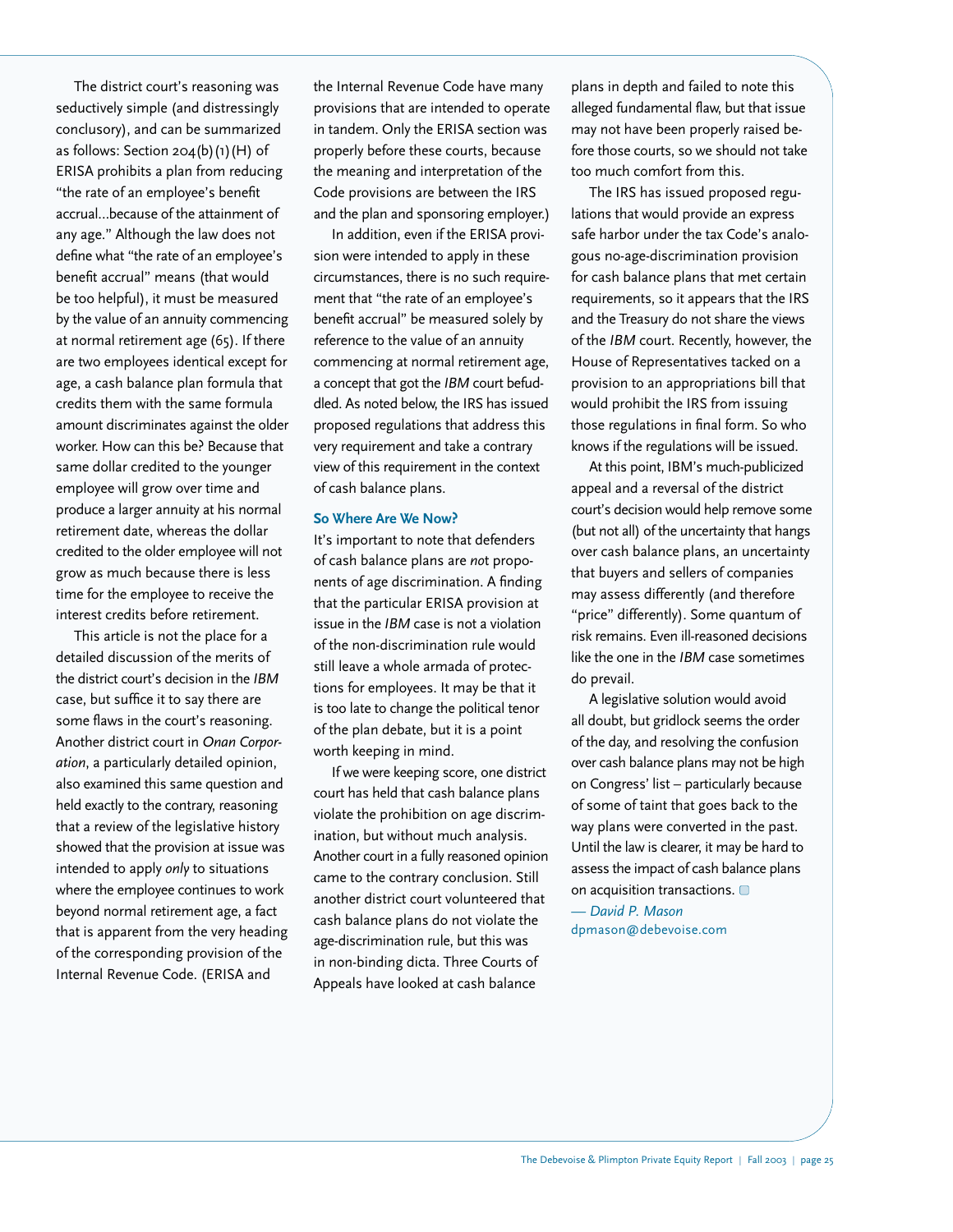### An Introduction to Private Equity Firm D&O Insurance Coverage (cont. from page 15)

that a portfolio company should have its own D&O policy. If coverage needs to be extended (because the portfolio company has no coverage or inadequate coverage), information about the particular portfolio company board membership should be obtained and submitted to the insurer. The insurer will review the information and may extend coverage on a case-by-case basis, perhaps with an additional premium.

Under certain policy forms, coverage for the directors becomes unclear in the event of bankruptcy of the insured company. In the case of bankruptcy, in order to maintain the policy for the benefit of the directors and officers, express language must be included in the policy to make sure the directors and officers will continue to be covered

in the event the corporation is financially unable to indemnify them. In addition, suits brought by a bankruptcy trustee or creditors' committee against the directors and officers should expressly be included as covered.

Another issue to look for is that most D&O insurance policies expressly exclude coverage for liability arising out of an individual rendering "professional services." Thus, when a director or officer, who, for example, is a CPA, renders advice in his or her capacity as an accountant, liability arising from accounting errors is most likely not going to be covered by most D&O policies. The professional services exclusion in firm D&O insurance could be very broad and, in some cases, should be modified or a separate professional

liability insurance policy may be appropriate to provide full protection.

### **Conclusion**

Private equity firms thinking about purchasing firm D&O insurance should closely evaluate their exposures and make sure that the policy is crafted to address their particular needs, including their organizational structure. Properly tailored firm D&O insurance can be an asset in attracting talented individuals to private equity firms. It is important to review the proposed firm D&O insurance form and endorsements thoroughly to ensure that the private equity firm is properly covered.

*— Robert J. Cubitto* fjcubitto@debevoise.com

*— Heidi A. Lawson* halawson@debevoise.com

### UK Provides Relief for Carried Interest Holders from Application of New Tax Rules (cont. from page 17)

number of technical requirements. Although these requirements will need to be reviewed on a case-by-case basis, they are unlikely to create difficulty in the context of typical private equity carried interest arrangements. The safe harbor envisages that the carried interest will be held through an English limited partnership, but it recognizes that non-UK investors may invest through alternative structures (for example, a limited partnership formed under the laws of Delaware or the Cayman Islands).

The safe harbor does not apply to issuances to executives of (or increases in an executive's interest in) carried interest in relation to portfolio investments that have appreciated in value on an aggregate basis. For example, if

an executive forfeits all or a portion of his or her carried interest in respect of appreciated portfolio investments in connection with the termination of the executive's employment, and the forfeited carried interest is reallocated to the other fund executives based on a formula or otherwise, the other executives who are resident and ordinarily resident in the UK will be subject to tax under Schedule 22. In this situation, the UK-based executives should consider whether to make the election to be taxed currently under Schedule 22 in order to reduce the eventual tax charge at the time the fund makes distribution of carried interest.

The new safe harbor for carried interest holders affords significant relief for UK-based carried interest holders.

Nevertheless, it is important to get a UK tax advisor on board to ensure that issuances and reallocations of carried interest are structured in the most tax efficient manner for the UK-based executives and the private equity firm, particularly in light of the short time frame for making the election under Schedule 22 if the safe harbor is not available. Since the new rules are broadly drafted and the safe harbor will require some interpretation, the UK tax advisor will also be able to advise upon the way in which market practice in relation to Schedule 22 is evolving.

*— Peter F. G. Schuur* pfgschuur@debevoise.com

*— Kerry Westwell* kwestwell@debevoise.com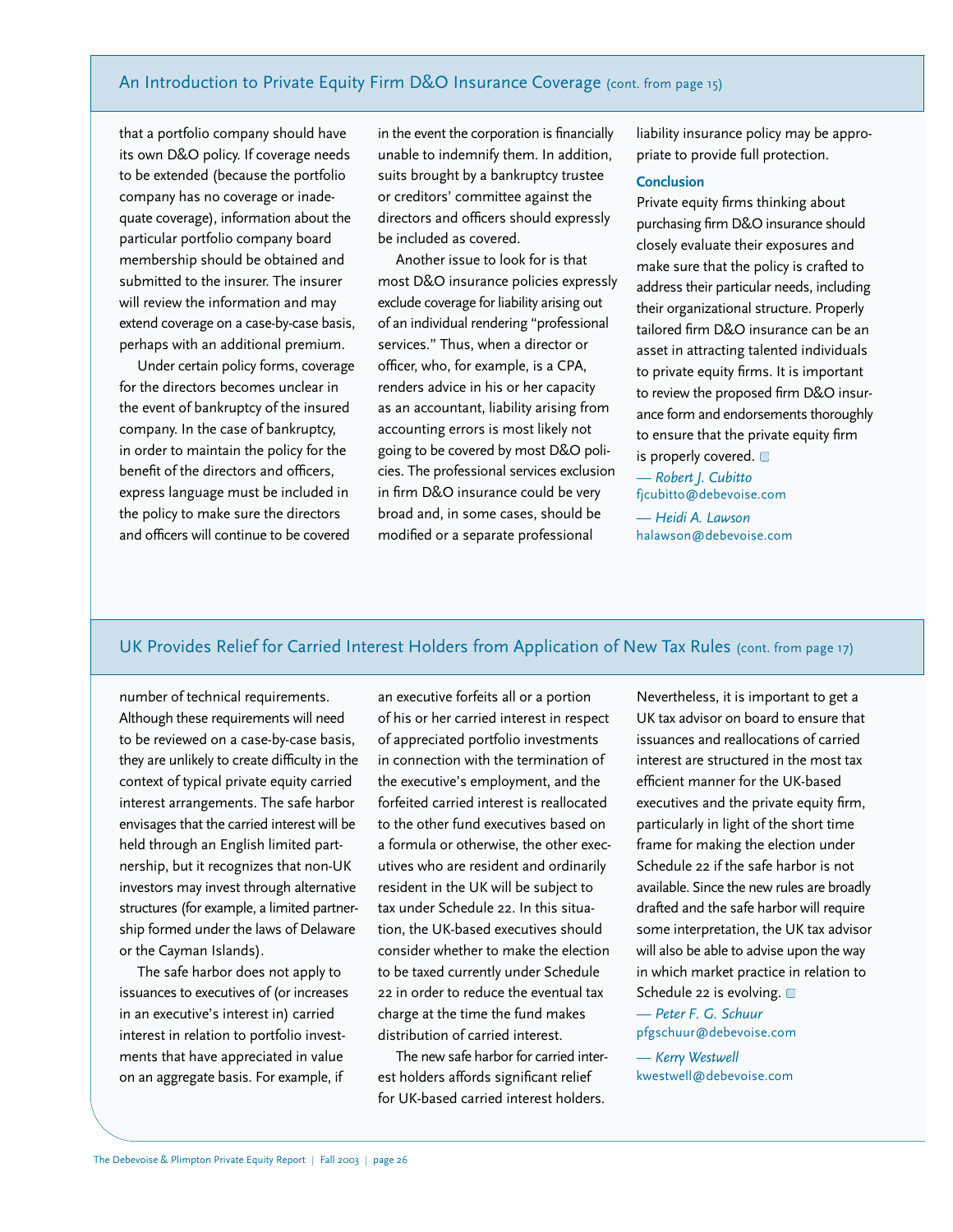### Is It Time for a Power Play? (cont. from page 18)

entrench an existing distribution or transmission network.

• Private equity firms may also have an edge over regulated utilities where the target is, or includes, so-called "qualifying facilities" (QFs). The Public Utility Regulatory Policies Act of 1978 (PURPA) was enacted by Congress to encourage the introduction of non-utility generators into the U.S. electric industry. QFs include certain cogeneration units or small power-production facilities of up to 80 megawatts. PURPA accords QFs two principal benefits: (1) requiring electric utilities to purchase QFs electric output at the utilities' avoided costs of producing power and also requiring that they interconnect with any QF in their service territory; and (2) exempting QFs from the provisions of the Public Utilities Holding Company Act and the Federal Power Act, including provisions relating to rate regulation. Because PURPA restricts the ownership of a QF to "a person not primarily engaged in the generation or sale of electric power," where a target includes QFs that have above-market, long term power sales contracts (as is frequently the case), a private equity firm (unlike a regulated electric utility) may be able to preserve the attractive economics of QF status post-acquisition.

### **Bridging the Experience Gap**

While private equity players may have some advantages as potential buyers, they are likely to be starting from a significant knowledge deficit in a highly complex industry. This deficit poses challenges for informed pricing. There is the need to evaluate the condition of assets, related fuel and transmission arrangements, environmental risks, applicable regulatory framework, existing output/power purchase agreements,

dispatch constraints, operational agreements and the ins and outs of the energy-trading business. Moreover, given the substantial uncertainty as to when the market for generation assets may rebound, any prospective buyer needs a clear strategy for operating and deploying resources during the interim period. To address this steep learning curve, a number of approaches are open to private equity sponsors and investors, including:

- *Hiring experienced industry players.* With the slump in energy-trading operations and IPPs, it should come as no surprise that there are persons with substantial industry experience available in the marketplace. Such individuals can be invaluable to equity fund sponsors in the due diligence process and in monitoring risk management and operations post-acquisition.
- *Equity fund/industry-player partnerships.* Creating a successful new private equity fund requires substantial time and effort. Some power/energy players have sought to shortcut that process and speed their access to capital by joint venturing with an existing major private equity fund interested in gaining exposure to the market.
- *Partnering with sellers.* Given the complexity of efficiently operating a generation facility and trading its output, it may make sense to structure acquisitions where sellers provide these services going forward, either on a pure contractual basis or in conjunction with a retained ownership interest or output arrangement. The questionable credit of many sellers adds risk to over-reliance upon this approach, however.
- *Partnering with fuel suppliers.* Most of the newer power generation on the market is gas fired, and fuel

supply is the greatest expense of gasfired generation. It may be possible to address fuel supply and associated cost fluctuation risks by partnering with a gas supplier willing to enter into a tolling agreement, providing for an assured long-term gas supply in return for a portion of the output of the facility.

• *Sector-specific funds.* On the investor side, a number of private equity funds focusing on the power and energy sector have been set up in the last few years. Given the volume of assets on the market, and the prevailing sense that the current depressed market may not last for long, the number of followon funds, as well and new funds of this type, are likely to be multiply in the near term.

Notwithstanding the numerous challenges facing the energy sector and the not-inconsiderable barriers to entry for a non-strategic buyer, private equity firms may find with careful planning and structuring that the power play is a golden opportunity. *— John M. Allen, Jr.* jmallen@debevoise.com

> *Creating a successful new private equity fund requires substantial time and effort. Some power/energy players have sought to shortcut that process and speed their access to capital by joint venturing with an existing major private equity fund interested in gaining exposure to the market.*